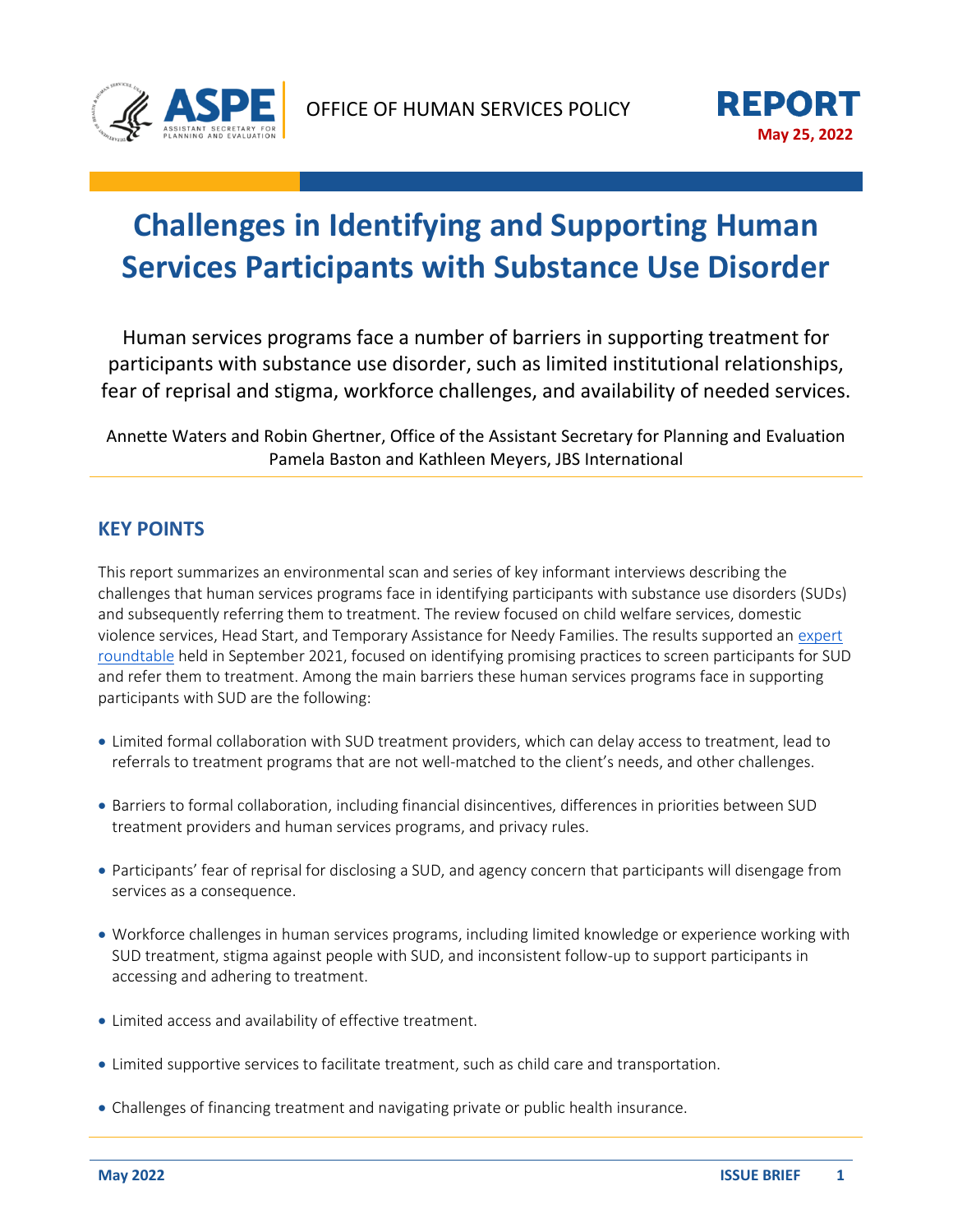### **INTRODUCTION**

People participating in human services typically experience multiple concurrent or sequential intertwined challenges. Substance use disorders (SUDs) are one of the most difficult to overcome, and if not addressed in a timely manner, SUDs can compromise participants' ability to meet their goals, such as maintaining healthy relationships, gaining and retaining employment, achieving self-sufficiency, promoting child school readiness and success, and sustaining child and family well-being. Many jurisdictions continue to lack systematic approaches to timely identification of SUDs, referrals to treatment and recovery support services, and formal collaborations that promote case planning and reduce barriers to SUD services (Knight et al., 2021).

Human services programs provide critical services to people and families dealing with SUD who face other challenges, such as interpersonal violence, concerns over child safety, and economic stability. These programs can contribute to helping our nation overcome the current overdose crisis. They have a role in the four key pillars of the U.S. Department of Health and Human Services (HHS) [Overdose Prevention Strategy:](https://www.hhs.gov/overdose-prevention/) primary prevention, harm reduction, evidence-based treatment, and recovery support.

In September 2021, ASPE partnered with JBS International to hold an expert roundtable with the following goals:

- 1. Identify promising strategies to conduct SUD identification and treatment referrals within the unique circumstances of four human services programs: TANF, child welfare services, domestic violence services, and Head Start.
- 2. Identify the policy levers the HHS can use to increase effective and appropriate SUD identification and referral to treatment and supportive services within state and local human services agencies and programs.

This report summarizes results from an environmental scan of available research literature, as well as semi-structured interviews with experts in human services and substance use treatment services. This review was conducted to provide input into the roundtable. Recommendations on how human services programs can address the issues raised in this framing paper can be found in the convening summary which is found [here](https://aspe.hhs.gov/reports/sud-id-referrals-treatment-human-services). The review's objectives were to identify existing practices and challenges human services programs face in identifying SUD in participants, referring them to evidence-based treatment, and supporting them through their time in treatment. The review focuses on four human services areas: child welfare services, domestic violence services, Head Start, and Temporary Assistance for Needy Families (TANF). Importantly, the interviews conducted were based on a purposive sampling strategy, and the results cannot be generalized to the entire field of service providers. Details on the methods can be found in the appendix.

*"Failure to address the survivor's substance misuse may mean she will leave in the back of a police car or an ambulance."* 

> – Domestic violence expert respondent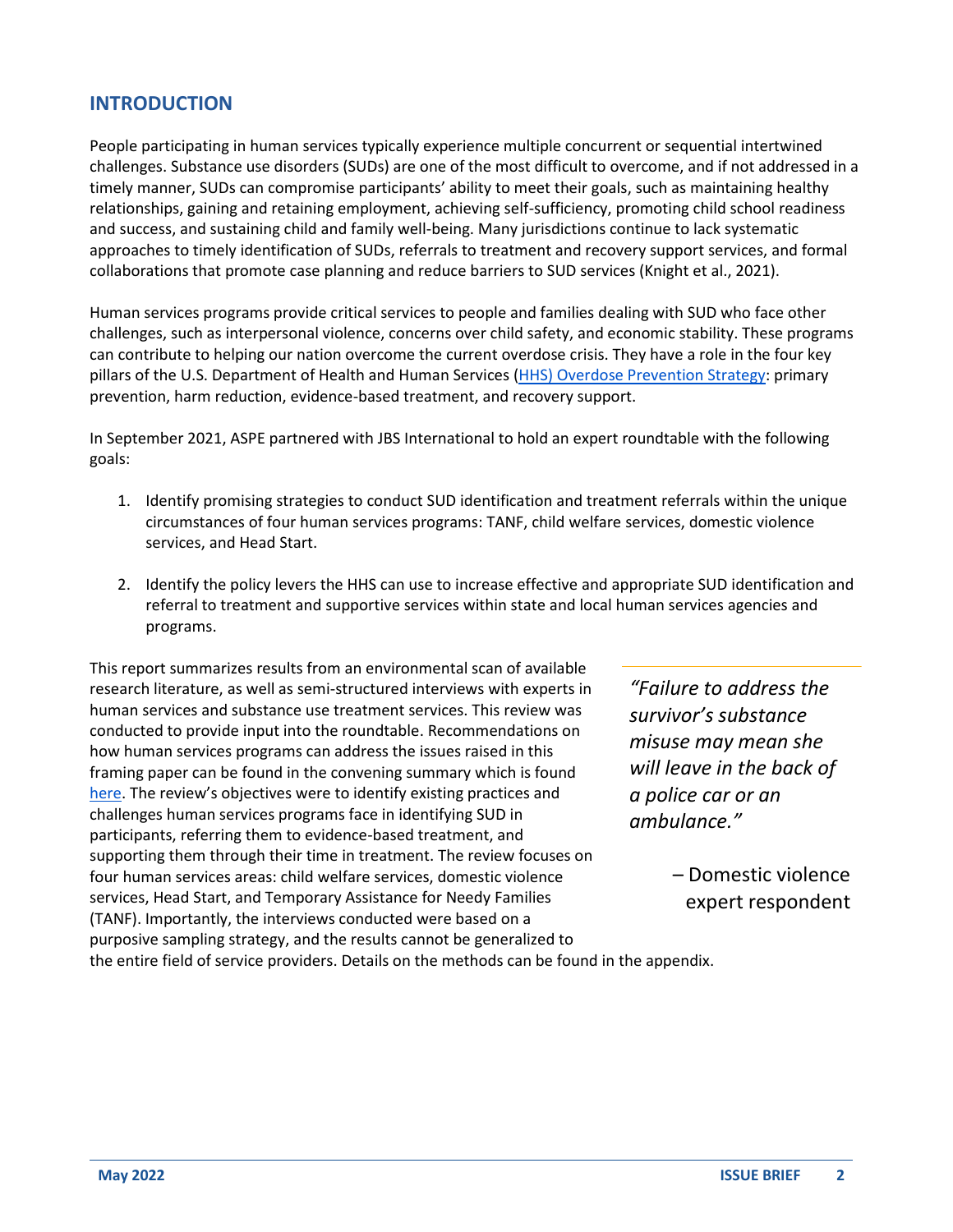Human services participants with SUD face several barriers in obtaining and adhering to treatment, and those barriers interact with one another. Exhibit 1 shows the main barriers identified in this review as faced by the four human services programs. These barriers will be described in more detail below.

As much as it takes to overcome one barrier for a participant, additional barriers almost always follow. Staying on the road to recovery from SUD is difficult for participants—and for program staff helping them—with miles of speed bumps. Exhibit 2 illustrates an example pathway a parent involved in a human services system may encounter when seeking treatment. The example is meant to be illustrative and not comprehensive participants in other programs or with different co-occurring conditions and circumstances would likely face different barriers.

**Exhibit 1. Barriers Faced by Human Services Programs in Identifying Participants with SUD and Referring Them to Treatment**



### **Exhibit 2. An Example Pathway to Receiving SUD Treatment for a Human Services Participant**

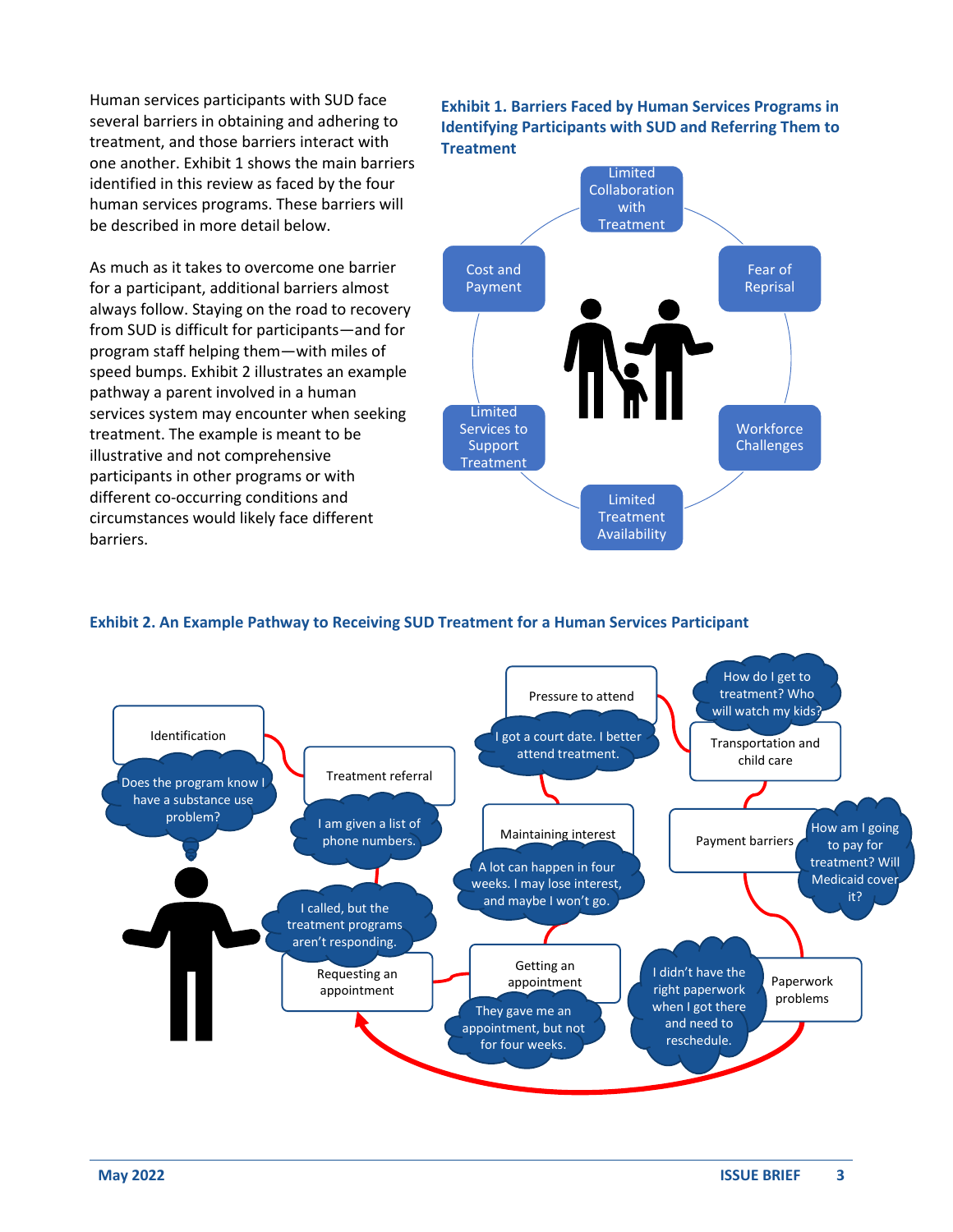### **APPROACHES AND BARRIERS TO IDENTIFYING HUMAN SERVICES PARTICIPANTS**

### **WITH SUD**

Our review identified wide variation in substance use screening and assessment practices. While some differences occurred across the four human services areas, two common themes arose across all four programs: 1) approaches to screening for substance use disorders and 2) barriers to screening for substance use disorders.

### **APPROACHES TO SCREENING FOR SUD**

Our interviews showed that the four program areas differed in how they screened participants for substance use.

**Child welfare services.** In child welfare services, screening for SUD can take place at different stages of a family's involvement with the system. Caseworkers may suspect problematic substance use at the initial report, when the report is screened, during an investigation, or at other points during casework or case planning. Experts stated they believed there were missed opportunities in how child welfare agencies screen for SUD—in their experience, substance use screening was most likely to occur when it is expressly mentioned in the child maltreatment report or if

*"If we could identify and address substance misuse early, we could cut our caseload down to just about nothing."* 

> – Child welfare interview respondent

evidence is directly provided to or is seen or heard by child protective services investigators. In many cases, the focus of substance use screening is to identify maltreatment risk and ensure child safety, with less emphasis on supporting the parent with SUD. Plans of Safe Care—which are intended to ensure the safety and well-being of an infant with prenatal substance exposure—can be a valuable tool to support parents and caregivers with SUD after identification, though experts did not mention these plans as commonly used. Experts felt that when substance use is finally identified in many cases, it may be too late in the process to address it in time to support family stability and child safety, minimize the likelihood of out-of-home placement, and maximize the likelihood of reunification.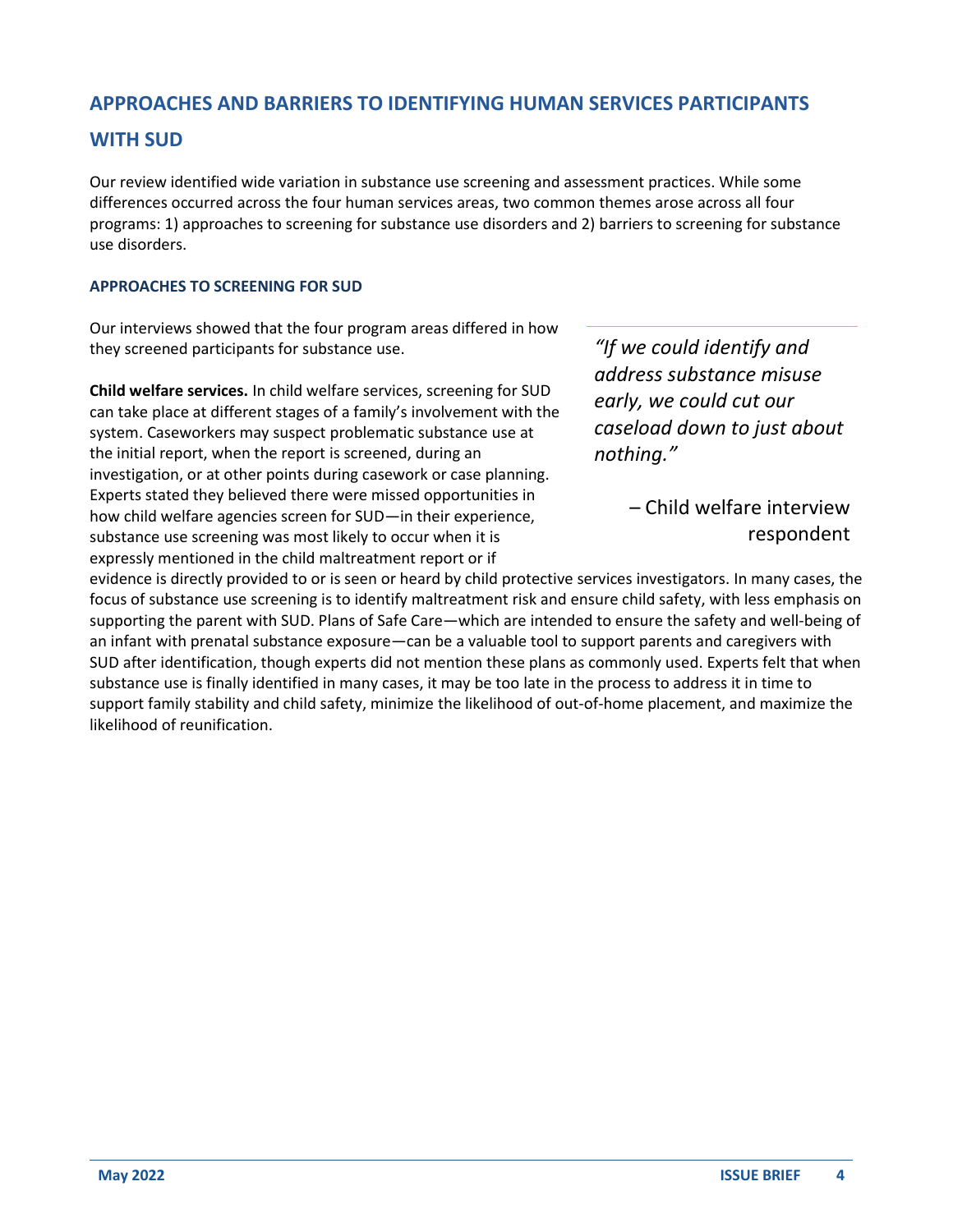**Domestic violence services.** In domestic violence services, SUD identification varied widely. A common domestic violence assessment instrument (Exhibit 3) asks the survivor about the *perpetrator's* illegal drug use and alcohol use disorder or problem drinking and not about the survivor's own potential use (Drabble, 2010). Others described informal approaches such as "opening a conversation" and using narrative questions about substance use prompted by each survivor's unique circumstances, leaving it up to the survivor to determine whether and how to address this topic.

**Head Start.** In Head Start, some programs have general substance use questions on their intake forms. For example, a common Head Start intake form asks participants whether they want any information about "Alcohol/Drug Abuse" (Exhibit 3). Another

### **Exhibit 3. Common Intake Questions Related to Substance Use**

#### **Domestic Violence Intake Assessment**

Does the perpetrator use illegal drugs? By drugs, I mean "uppers" or amphetamines, "meth," speed, angel dust, cocaine, "crack," street drugs or mixtures.

Is the perpetrator an alcoholic or problem drinker?

#### **Head Start Intake Form**

Would you like information about any of the following? Check all that apply.

\_\_\_Child Support \_\_\_Literacy/ESL

Parental Rights \_\_\_\_\_\_\_\_\_\_\_Citizenship

Legal Issues **Example 20** Alcohol/Drug Abuse

Foster Care/Adoption Mental Health Resources

section of the intake form has an open-ended question about "obstacles" that could elicit a participant's disclosure about substance use: "Are there obstacles that would prevent you from becoming employed?"

**TANF.** Typical intake forms for TANF ask about alcohol and drugs in several different contexts: (1) as a possible exemption from the general work requirements (caretaker for someone, regular participant in a drug or alcohol program, whether anyone in the household including the applicant is living in a "drug or alcohol treatment or rehabilitation facility"); (2) whether the applicant is a "regular participant in a drug or alcohol program"; and (3) whether anyone in the household, including the applicant, has been found guilty of a drugrelated felony after August 22, 1996. Respondents suggested that TANF-funded workforce staff, usually case managers, may be likely to have the capacity to perform necessary screening and assessment functions. However, with the increasing use of call centers, interviewees felt this method is impersonal and not conducive to developing the trust and rapport needed for substance use disclosure.

As for the timing of when to conduct a screening for SUD, TANF respondents suggested that screening should not be implemented during the initial cash benefits eligibility determination process. Instead, they recommended that identification of use (not necessarily through a true screening process) can occur during the workforce component, where recipients affected by substance use are more likely to demonstrate SUDrelated behaviors (e.g., work absences, performance issues). Because recipients likely have developed a relationship with their case manager by that time, this may increase their readiness to disclose and address substance use.

#### **BARRIERS TO SCREENING FOR SUD**

**Fear of reprisal and service disengagement.** In research and interviews across the four program areas, we found that program participants fear that they could face negative consequences if their SUD is disclosed to programs, regardless of whether those consequences are real or perceived. Our interviews and literature findings showed that parents or caregivers involved in child welfare systems fear temporary or permanent loss of their children if a parent or caregiver discloses that they use or misuse substances (Dauber et al., 2017). Similarly, TANF recipients fear the loss of welfare benefits to support their families if a SUD is identified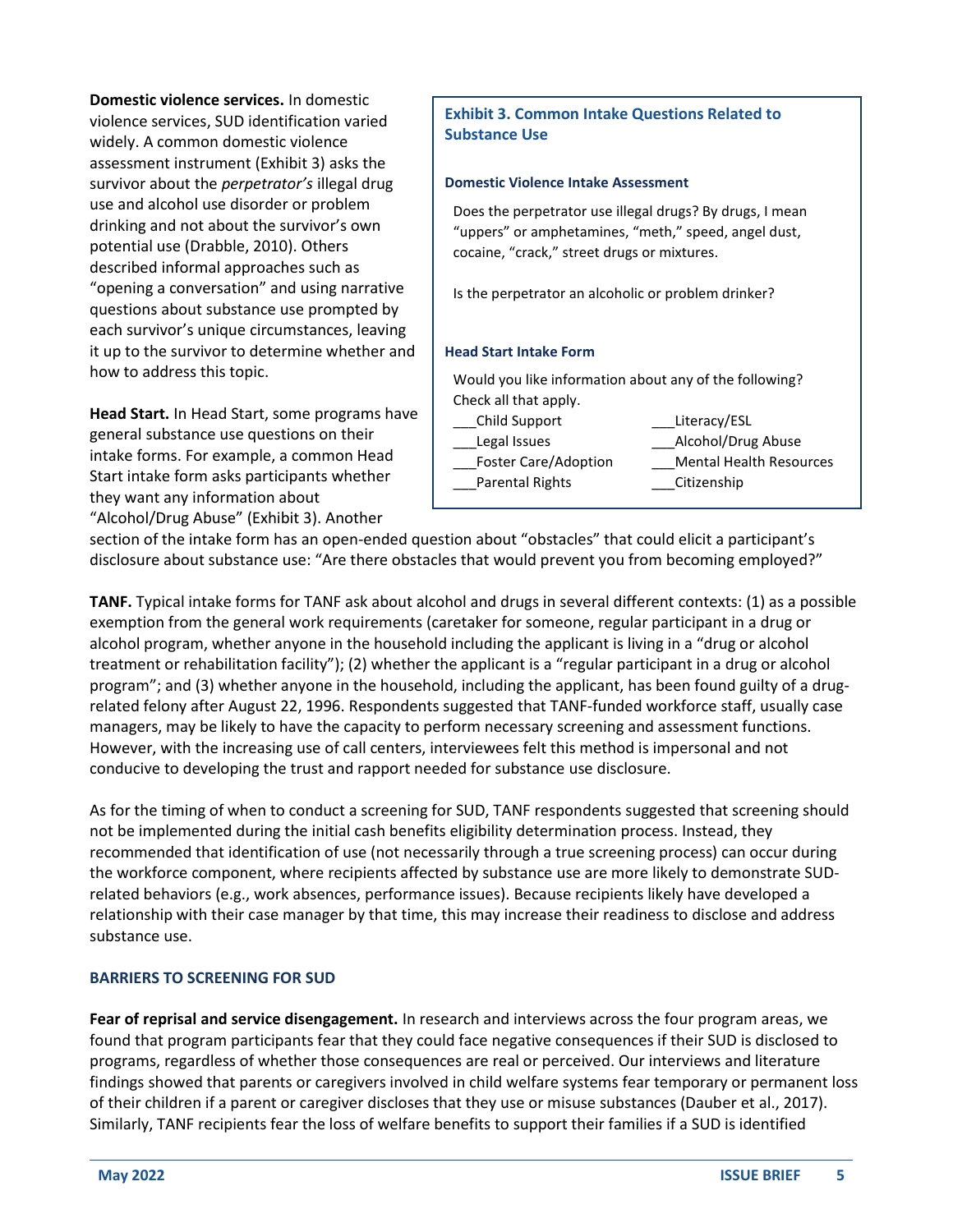(Germain, 2018). In domestic violence and Head Start programs, program participants fear disclosing substance use to program staff because these staff are legally required to report suspected child maltreatment to child protective services (O'Brien et al., 2018) and substance use may be considered as maltreatment whether or not there are indications that children are at significant risk.

Relatedly, program staff may fear that participants may become disengaged in services if programs conduct screening for substance use or misuse. Some domestic violence and Head Start interview respondents reported that their staff perceive substance use screening and assessment as intrusive and a barrier to establishing a trusting relationship with parents and other service recipients. Respondents in all four human services areas questioned the value of cannabis screening given the severe consequences (e.g., loss of child custody or reunification, job loss) for parents with a positive screen who otherwise meet their individual program goals and fulfill parental responsibilities.

Perceptions about the role and benefits of screening varied among Head Start providers, with some acknowledging its utility while others expressed concern about overreach. For example, one Head Start respondent reported that their program considers parental substance use a factor that increases children's program eligibility, while another respondent viewed screening as "prying" and antithetical to building trusting relationships with children's parents, who may respond by withdrawing their children from the program.

**Workforce challenges.** Programs face workforce limitations in screening for SUD (Chuang et al., 2013). In all four program areas of focus, caseworkers can have difficulty integrating multiple screening tools that target different areas of need due to time constraints or the specific requirements of screening tools (e.g., questions that need to be administered completely and in a specific order). Within domestic violence services, Head Start, and child welfare services, SUD screening is impeded by lack of staff in general, and a pervasive lack of staff with the requisite training and clinical expertise to screen for substance use (Chuang et al., 2013).

Interviewees noted that within some child welfare offices, an unwritten yet widely understood "don't ask" policy was born out of workforce shortages, heavy caseloads, uncertainty about what to do if SUDs were identified, and pressure to close cases quickly. In some TANF offices, heavily automated eligibility processes result in staff not having direct contact with the recipients, making it even less likely that SUDs and other problems will be identified and addressed at early stages. A similar situation in some SUD intake processes limits warm handoffs and early engagement.

# **BARRIERS WHEN REFERRING PARTICIPANTS WITH SUD TO TREATMENT**

**Financial constraints.** When patients are referred for treatment, financial constraints can impede collaboration. Specifically, collaboration typically is not a reimbursable service for human services or treatment programs. Agencies cannot always submit claims for collaborative activities, and as a result they may not be able to prioritize them. In some cases, funds can be used, though agencies may not be aware of the opportunity or may choose not to prioritize funds in this way. Experts stated that TANF agencies can pay for SUD treatment and ancillary services using federal TANF funds and related state funds claimed toward the TANF "maintenance of effort" requirement.<sup>1</sup> Some states have used this option to increase TANF recipients' access to treatment, avoid waiting lists, and support treatment programs specifically designed to meet the needs of recipients who are parents (Kenefick & Lower-Basch, 2012).

**Privacy rules.** Federal and state privacy rules—and program approaches to such rules—are another barrier to formal collaboration and referral. Treatment programs must follow data sharing rules under two federal

 $1$  To receive federal TANF funds and avoid a penalty, states must spend some of their own funds, known as "maintenance of effort."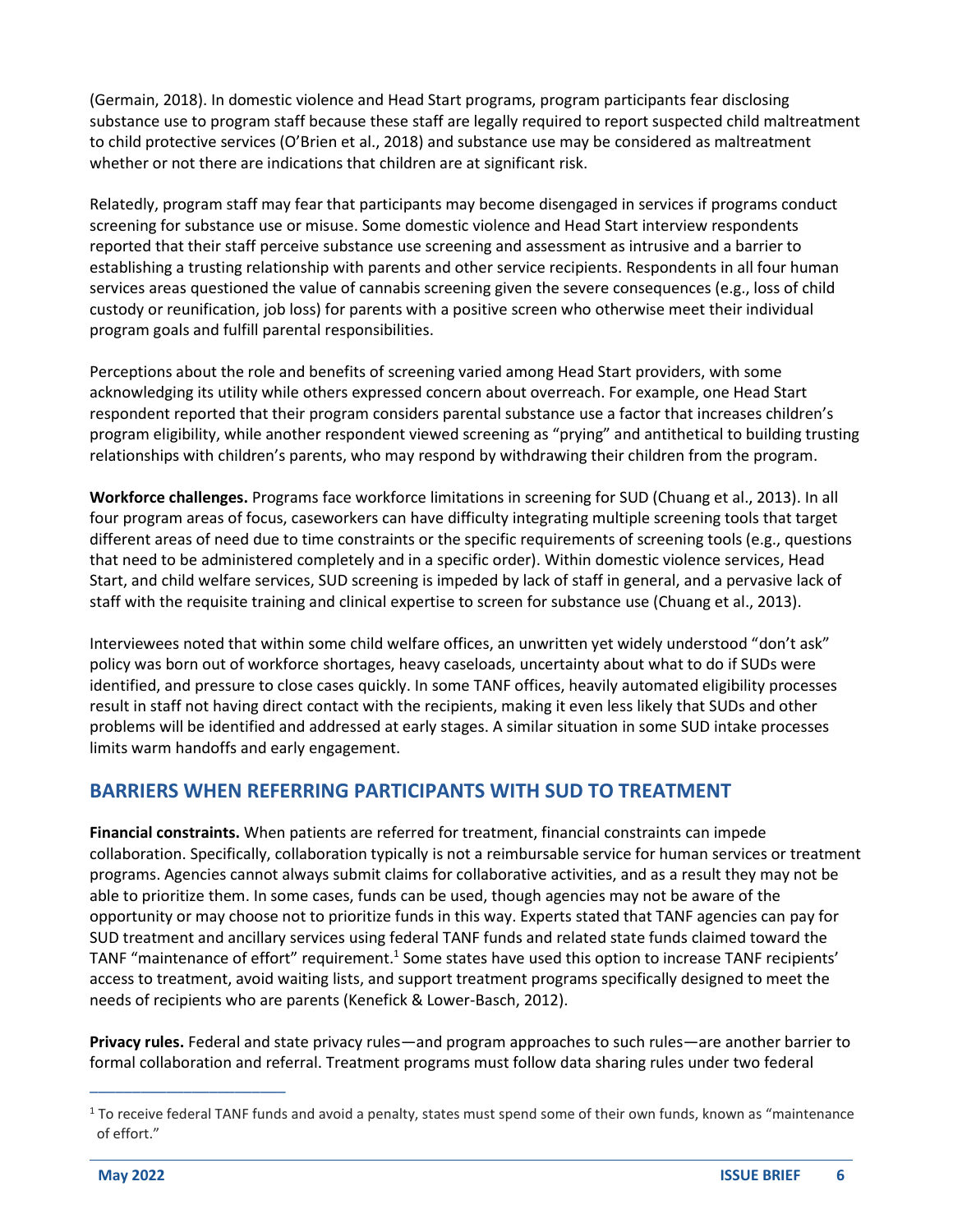policies, in addition to state-specific rules (Jost, 2006). Th[e Health Insurance Portability and Accountability Act](https://www.cdc.gov/phlp/publications/topic/hipaa.html#:~:text=The%20Health%20Insurance%20Portability%20and,the%20patient) (HIPAA) restricts sharing of protected health information, an[d 42 CFR Part 2](https://www.samhsa.gov/about-us/who-we-are/laws-regulations/confidentiality-regulations-faqs) restricts access to information related to a patient's SUD by entities that do not have a treatment provider relationship with the patient. Standards of care for substance use treatment include comprehensive case management to assist the individual with gaining and maintaining sobriety (Substance Abuse and Mental Health Services Administration [SAMHSA][, Treatment Improvement Protocol Series, #27\)](https://store.samhsa.gov/product/TIP-27-Comprehensive-Case-Management-for-Substance-Abuse-Treatment/SMA15-4215). As a result of these data sharing restrictions, many human services programs are unsure how best to devise case management plans that link their client to treatment and all the other human services systems necessary to bolster the person struggling with a SUD without violating privacy rules.

Recognizing the barriers that 42 CFR Part 2 presents to researchers and practitioners, in July 2020 SAMHSA published revisions to 42 CFR Part 2, simplifying the sharing of SUD information with entities that do not have a treatment provider relationship, such as social service organizations, if the patient has provided prior written consent (85 FR 42986).<sup>2</sup> The relative recency of the regulatory changes at the time of our data collection meant that the literature we reviewed had not yet incorporated these changes, and many of the experts we spoke with either were not aware of the change or had insufficient experience with its implementation, highlighting the importance of outreach and education along with policy change.

**Differences in priorities.** Interviewees described differences in priorities between systems as forming another barrier. In general, child welfare services, domestic violence services, Head Start, and TANF are concerned with the well-being of participants' family members in addition to the well-being of the participants themselves. SUD treatment programs, however, are often solely focused on the health and well-being of patients and less concerned with the family. This difference can result in the misalignment of treatment protocols with the broader needs that human services programs seek to address.

For example, in domestic violence services, some programs prioritize safety concerns over substance use. In general, domestic violence interviewees raised significant concern about a philosophical disconnect between the safety- and strengths-based approaches of domestic violence services and the "diagnostic," "labeling," and "pathologizing" approaches they believed to be used by SUD assessment and treatment staff. Some domestic violence respondents defined survivor substance use as a coping or self-soothing strategy that some survivors may not be ready to give up, especially in the early stages of involvement in domestic violence programs. As a result, some domestic violence respondents implemented harm reduction practices with recipients affected by substance use. They believed an empowerment approach, rather than a compliance approach (e.g., the individual co-determines what is critical for functioning and safety and the sequence for services without requiring mandatory screening, assessment, or SUD treatment participation), offers the best way to identify a survivor's SUD, address it, and refer the survivor for treatment.

Some domestic violence interviewees commented that a survivor's substance use frequently stemmed from a coercive partner, and they believed that removing the partner would end the substance use. Other interviewees noted, however, that this belief may be shortsighted, as it may not account for physical dependence as well as use that started before the relationship with the coercive partner. These domestic violence programs recognized the mortality risk their substance-using participants faced and began to stock naloxone, an opioid-overdose reversing medication.

**Limited collaboration between human services and SUD treatment programs.** A key barrier to referral is limited collaboration between programs. Our review found that strong collaboration across human services and treatment systems is critical to participants' successful admission and participation in treatment, and

<sup>&</sup>lt;sup>2</sup> See [https://www.federalregister.gov/documents/2020/07/15/2020-14675/confidentiality-of-substance-use-disorder](https://www.federalregister.gov/documents/2020/07/15/2020-14675/confidentiality-of-substance-use-disorder-patient-records)[patient-records](https://www.federalregister.gov/documents/2020/07/15/2020-14675/confidentiality-of-substance-use-disorder-patient-records)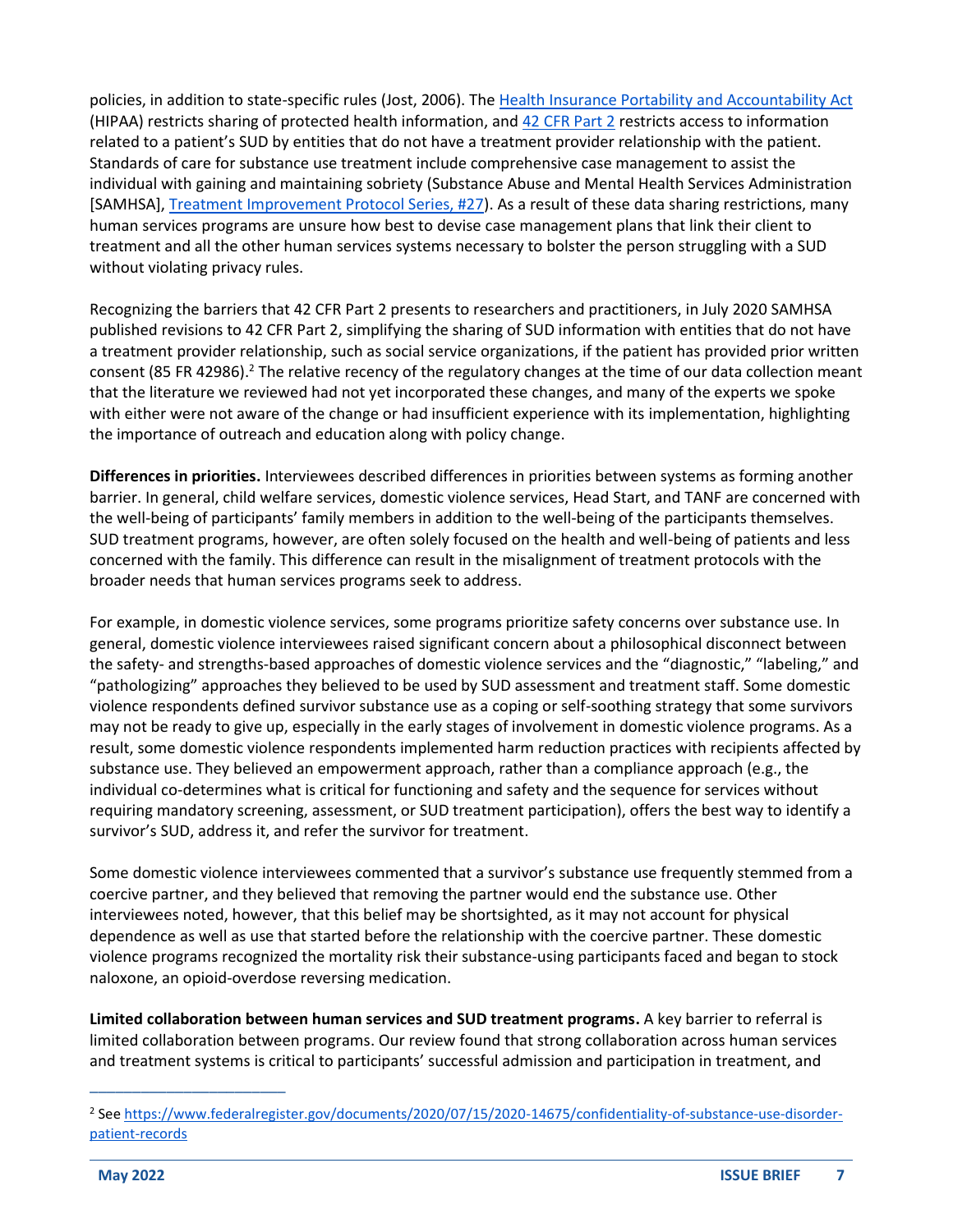recovery. Most interviewees stated that collaborative practices, especially multidisciplinary family team meetings and cross-system training, could really "push a family forward." However, respondents across the four human services systems described a wide variation in the extent of collaboration between their human services programs and local SUD treatment programs. Few respondents reported strong partnerships with SUD treatment programs, and even fewer reported having formal agreements in place to support their interactions. Most characterized their SUD partnerships as largely based on personal relationships among various program staff across the systems. One staff departure in either system can jeopardize collaboration and partnerships.

Many Head Start respondents reported little to no collaboration with SUD treatment providers, even though some programs increased monitoring and support of families they believe are affected by substance use. One Head Start respondent said they provide in-home meal deliveries to "lay eyes on the kids," and another conducts outreach to suspected drug dealers to enroll their unsupervised high-risk children in Head Start programming. TANF interviewees stated that collaboration between TANF and treatment services is predominantly financial in nature—focused on how SUD services can be paid for—and it is rare that caseworkers work directly with treatment providers to coordinate services, assess progress, or otherwise support recovery. One model TANF-funded program, the Targeted Assessment Program in Kentucky, emphasizes cross-system collaboration with SUD treatment as well as other human services. The program uses full-time, trained targeted assessment specialists, who engage participants, agency staff, and community partners, to facilitate referrals, collaboration, and service provision.

The limited amount of formal collaboration between human services and treatment providers has a number of consequences that affect the ability of human services programs to successfully screen participants for SUD and refer them to treatment.

- **Timeliness of services.** Access to SUD diagnostic assessments and treatment (if indicated) may not happen in a timely manner, which can negatively affect participant and family outcomes related to health and human services. It can also discourage participant engagement in treatment.
- **Referrals that are not well-matched to specific needs.** Human services program staff in general do not have expertise in SUD treatment, and without support from SUD professionals, the choice of where to refer a service recipient for diagnostic or treatment services may be somewhat arbitrary. For example, few interview respondents knew the name of a SUD assessment instrument or treatment model, let alone whether any were evidence-based. Some respondents who were aware of evidence-based assessments and treatments raised concerns that these practices typically cost more and serve fewer people. Relatedly, SUD treatment programs can have different eligibility criteria—for example, patients using medications for opioid use disorder, or with mental health disorders, may not be accepted. This can make referring to treatment confusing for program staff and can lead participants to have to search for multiple treatment providers before finding one that can treat them. Because of the combined lack of knowledge of SUD treatment modalities and limited use of structured screening tools, human services staff may not refer participants to the type of treatment they need to be successful in recovery.
- **Inconsistent support of participants seeking treatment.** Without a standard referral process, referrals of service participants to SUD-related services were frequently contingent upon practices of the individual staff member doing the referral. According to interviewees, while some staff may assist with eligibility requirements and financial information and even submit referral paperwork, others only provide a list of phone numbers from which service recipients were to choose. Such lists generally include no context, service description, eligibility requirements, or insurance/financing information.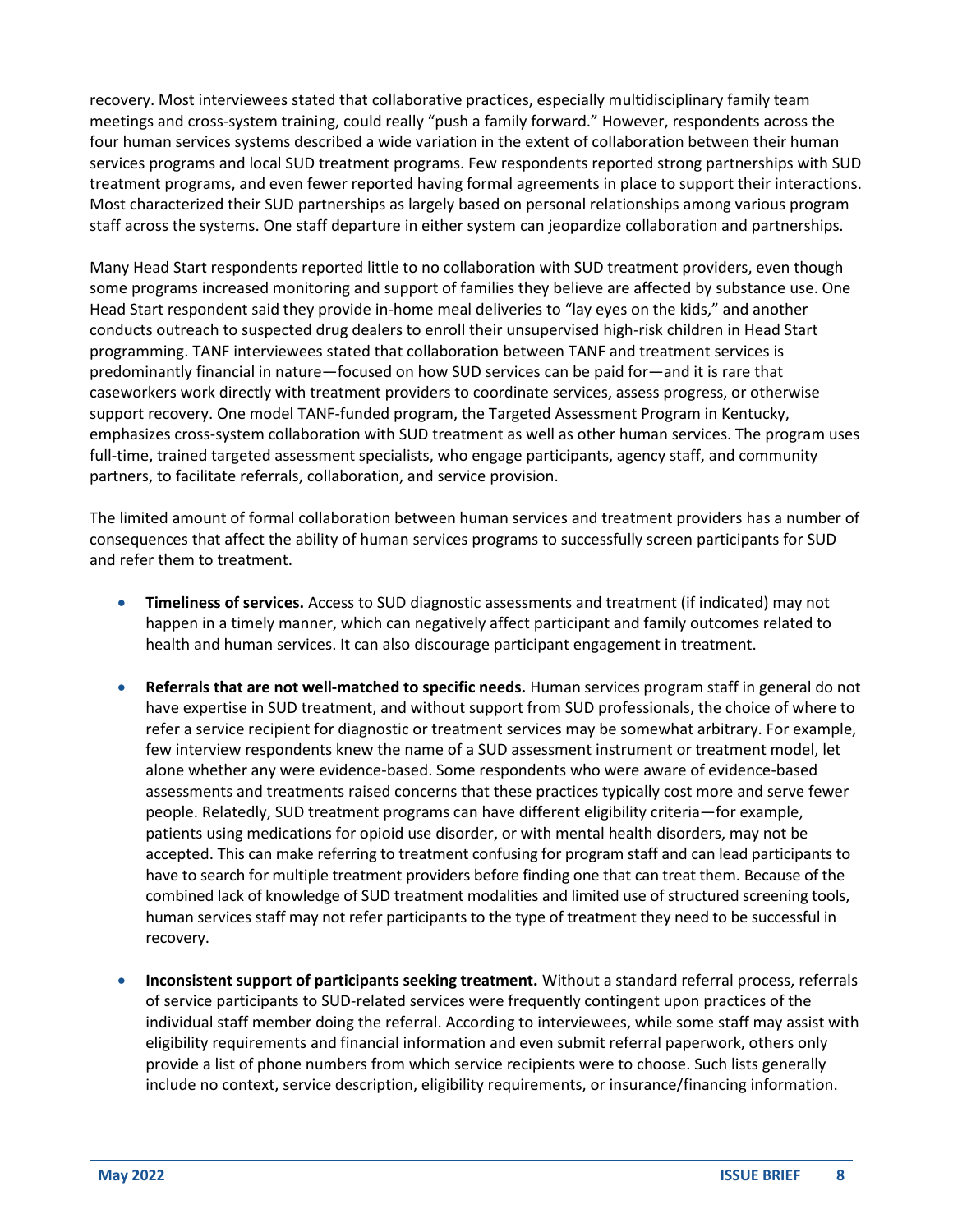- **Uncertainty about how to address complex conditions.** Human services participants generally have multiple needs, including economic and housing instability, food insecurity, and interpersonal violence. Participants with substance use problems can have even more complex circumstances related to their substance use. As a result, some interviewees noted that referrals to treatment were not always straightforward given the complex clinical profile of many individuals. They stated that it wasn't always clear which treatment services should take priority or in what sequence referrals should take place. For example, if a participant has severe trauma and an opioid use disorder, which service takes precedence? Interviewees were unaware of the availability of SUD treatment programs that provide simultaneous treatment for issues that compete with recovery pathways, such as mental health issues and toxic stress.
- **Siloed human services and treatment services.** People with SUD may engage with multiple human services and treatment programs, and such programs often operate in silos, with conflicting rules, policies, and appointment times. Siloed programs result in a lack of collaboration between human services programs, however, lack of collaboration between human services programs also reinforces siloes. This creates stress for participants and puts pressure on program staff as they support participants in navigating through the services. Interviewees said that often program staff presume that participants are uninterested, when in reality they may be dealing with competing requirements for participating in multiple programs. For example, a domestic violence survivor enrolled in SUD treatment may not be able to participate in a scheduled treatment program (e.g., every Thursday from 6 p.m. to 9 p.m.) as predictable schedules increase the risk of perpetrator violence.
- **Limited information sharing on participants.** Interviewees across the four human services areas stated that in most situations, after program participants have been referred to treatment providers, staff do not consistently hear about progress in treatment. Despite a few instances where human services programs receive treatment information through interagency case staffing (conducted predominately between child welfare and SUD providers), many interviewees across the four human services areas reported no formal information sharing processes with SUD treatment providers. Even with appropriate release forms, many respondents received minimal, nonspecific information about services, engagement, or progress after referral, owing to perceived or real barriers due to privacy policies, as described above.

# **BARRIERS TO PARTICIPANT ENGAGEMENT IN SUD TREATMENT**

The environmental scan and interviews pointed to several barriers to consistent, successful engagement of participants with SUD in treatment in general, and many of these pose specific challenges to successful engagement with human services programs. Some of these barriers are related to the human services and treatment programs, while some are related to the specific circumstances of participants with SUD.

**Workforce challenges.** Generally speaking, the same human services workforce challenges related to SUD screening, outlined above, apply to the process of referring to treatment. As pointed out previously, the human services workforce generally does not have expertise in SUD, particularly how to identify and address the severity of substance use problems and associated challenges. As a result, caseworkers and other staff may be reluctant to address SUD because they don't know what, if anything, to do with the knowledge of a participant's substance use issue (Pilkinton, 2010). Interviewees stated that often program staff were inconsistent in how they followed up with participants to ensure they made their appointments with SUD treatment providers. For human services programs that did refer participants to treatment, staff were generally unaware of the wait time for an assessment/eligibility determination or the wait time for admission once eligibility was determined. Additionally, the workforce in many programs often experiences very high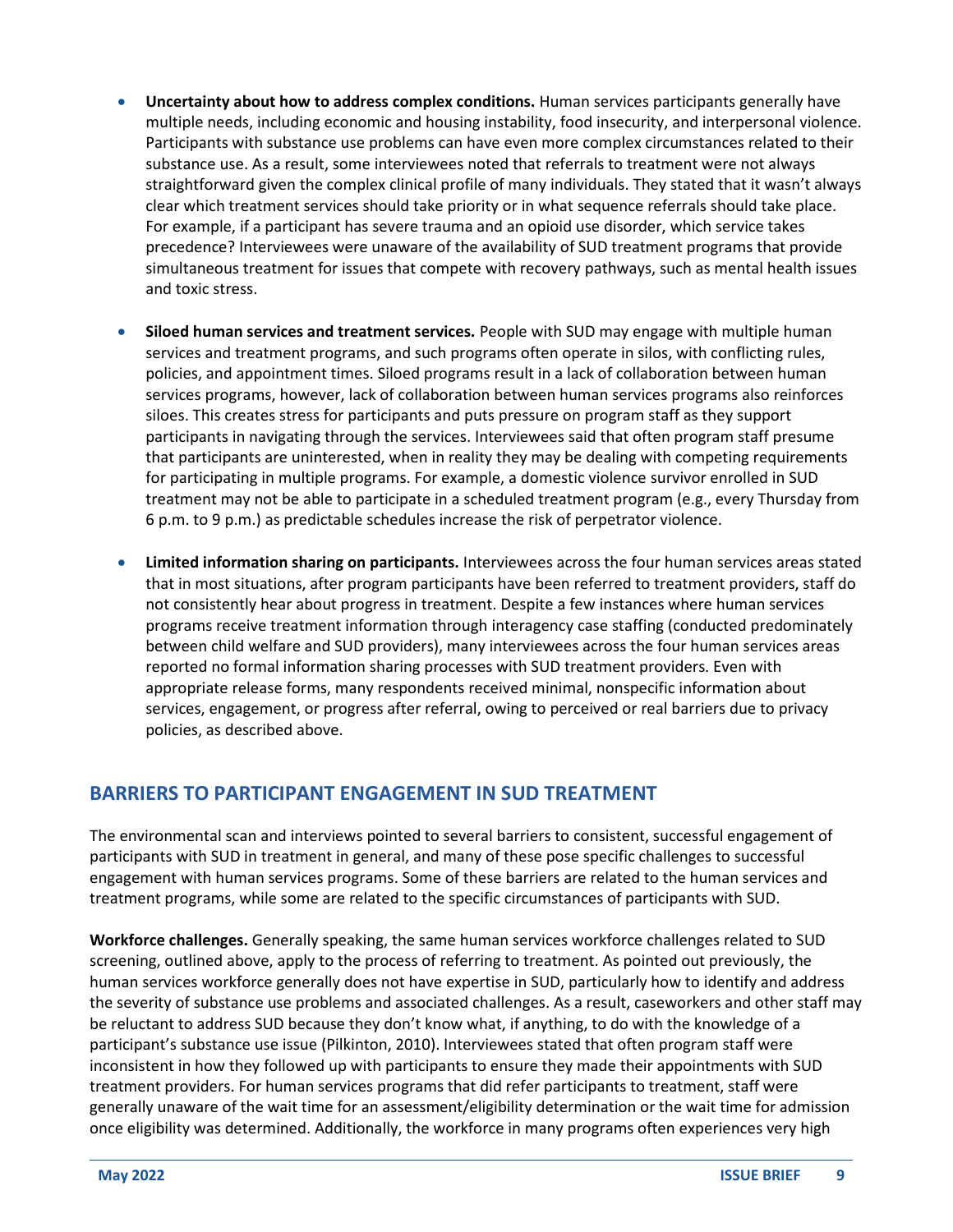annual turnover, especially in high-skill jobs, reportedly due to low wages, high caseloads, and high stress (Drabble, 2010). Finally, program staff may hold biases against substance use, creating stigmatizing interactions with participants.

**Limited availability of treatment.** In spite of large public investments in SUD treatment, there remains a shortage of evidence-based inpatient and outpatient SUD treatment in many communities and especially in rural areas (Haffajee et al., 2019; Joudrey et al., 2019). For example, national estimates in the 2015–2019 period found that 71 percent of adults with opioid use disorder had a need for treatment and did not receive it (Saini et al., 2022). What's more, not all treatment providers accept Medicaid—the main source of health care coverage for human services participants—and may have high out-of-pocket costs (Flavin et al., 2020). While some populations, such as pregnant and parenting women, often received priority admission to inpatient and outpatient treatment, single fathers and caregivers did not benefit from such prioritization. Family-centered SUD treatment programs were described as direly needed but nearly nonexistent in many communities of which respondents were aware, or if present, these programs had limited capacity to take additional patients. Reflecting the lack of access described by interviewees, ASPE research has found that in 2019, counties with the greatest increases in foster care entry rates over the five prior years had the lowest availability of evidence-based treatment for opioid use disorder (Ghertner et al., 2020).

In terms of treatment engagement, access to recovery support staff or other supportive processes to facilitate treatment access and engagement is sparse. Even if a human services participant finds a SUD treatment program and engages in treatment, in most cases not enough monitoring, collaborative case planning, or clinical staffing is in place to reduce barriers and maximize treatment outcomes in the human services systems involved.

Telehealth for behavioral health services, an enhancement that emerged after the onset of the COVID-19 pandemic, could increase the availability of treatment as well as participation in treatment for some participants. Virtual delivery of human services also increased as a result of the pandemic, and research is needed to understand the extent to which it can facilitate or impede identification of SUD and referral to treatment.<sup>3</sup> However, as described in more detail below, access to technology and comfort with virtual services may present barriers for specific groups.

**Limited services available to support treatment uptake.** Our review found that low-income people needing SUD treatment often face barriers that are not directly related to treatment but have consequences for their ability to follow through on a treatment regimen. We emphasize four areas.

• **Transportation.** Nearly all respondents described the availability of transportation as one of the most significant barriers, particularly in rural areas. This finding is in line with the research on SUD treatment barriers (e.g., Ali et al., 2022). Even when transportation can be covered by services such as Medicaid, the limitations of those services can be problematic for parents and caregivers. One respondent described how transportation paid for by Medicaid presents a barrier for some participants: eligible parents being taken by van to their SUD treatment or other medical appointments are not permitted to have minor children accompany them unless the children also have scheduled medical appointments. Moreover, depending on the number of competing van riders and associated stops each day, some parents can spend nearly an entire day getting to and from a one-hour SUD treatment appointment.

<sup>&</sup>lt;sup>3</sup> For more information on virtual human services delivery, see ASPE's ongoing work in this area: <https://aspe.hhs.gov/topics/human-services/health-health-care/behavioral-health/telehealth-virtual-service-delivery>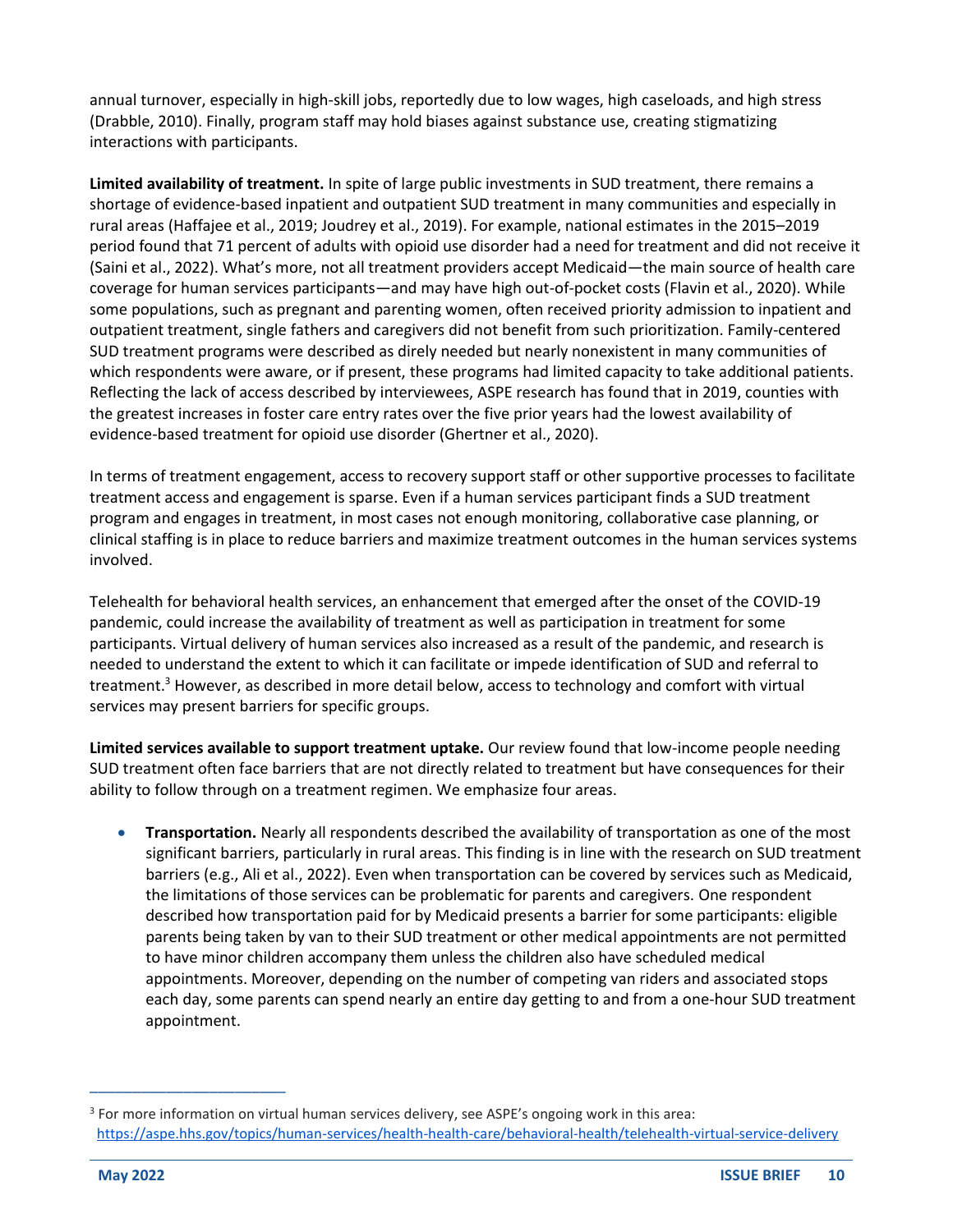• **Access to technology, internet access, and computer literacy.**  Access to treatment can depend on participants' access to the internet, including devices, as well as their own computer literacy. Depending upon the locale, some individuals had to complete their SUD intake using an online centralized intake system. During the COVID-19 pandemic, interviewees said that telehealth services for treatment could offset transportation costs. Interviewees also stated, however, that limited access to devices and the internet and limited computer literacy impeded completion of online intake forms and use of telehealth services. Participants may also feel that virtual services lack direct human connection or may distrust the technology involved. Some respondents reported that recipients of color were more significantly affected by these technology access barriers.<sup>4</sup> Previous **ASPE research found that Black, Hispanic, and American** Indian/Alaska Native people were less likely to have internet

*"Access to technology to enable individuals to apply online for SUD treatment (and TANF and child care) is often limited, especially for people of color, and it's pretty intimidating."* 

> – Domestic violence interview respondent

access than White and Asian people, and that people in nonmetropolitan areas had less access than those in metropolitan areas (Swenson & Ghertner, 2021).

- **Child care.** Interviewees stated that participants seeking SUD treatment may not have reliable or affordable child care options, which can affect parents' and other caregivers' ability to attend treatment programs regularly. Research supports the need for child care as a common barrier to treatment for low-income parents, particularly women (Frazer et al., 2019; Taylor, 2010).
- **Housing options free from violence and substance use.** Interviewees stated that adhering to treatment was particularly challenging for participants who experienced violence in their homes, or when substance use was prevalent in the home. Prior **ASPE research** found that survivors of intimate partner violence can also experience substance use coercion, where perpetrators of violence undermine and control their partners through substance use and actively keep them from meeting treatment and recovery goals (ASPE, 2020).

**Cost of SUD treatment and complexity of payment.** Once a treatment program was identified, human services program participants (along with program staff) have to figure out how to pay for such treatment. Interviewees felt that this was the most challenging part of the identification and referral process, more so than other barriers. They said that financial barriers frequently seemed insurmountable. The most common questions participants and services providers had to address were these:

- What (if any) insurance does the SUD treatment provider accept?
- Does the individual meet eligibility requirements for accepted insurance carriers, especially Medicaid?
- How will payment obligations be handled for the uninsured or underinsured, particularly in states that have not expanded Medicaid?

<sup>4</sup> Previous ASPE research found that Hispanic, Black, and American Indian/Alaska Native people in poverty have less access to the internet than White and Asian people in poverty. See <https://aspe.hhs.gov/sites/default/files/private/pdf/263601/internet-access-among-low-income-2019.pdf>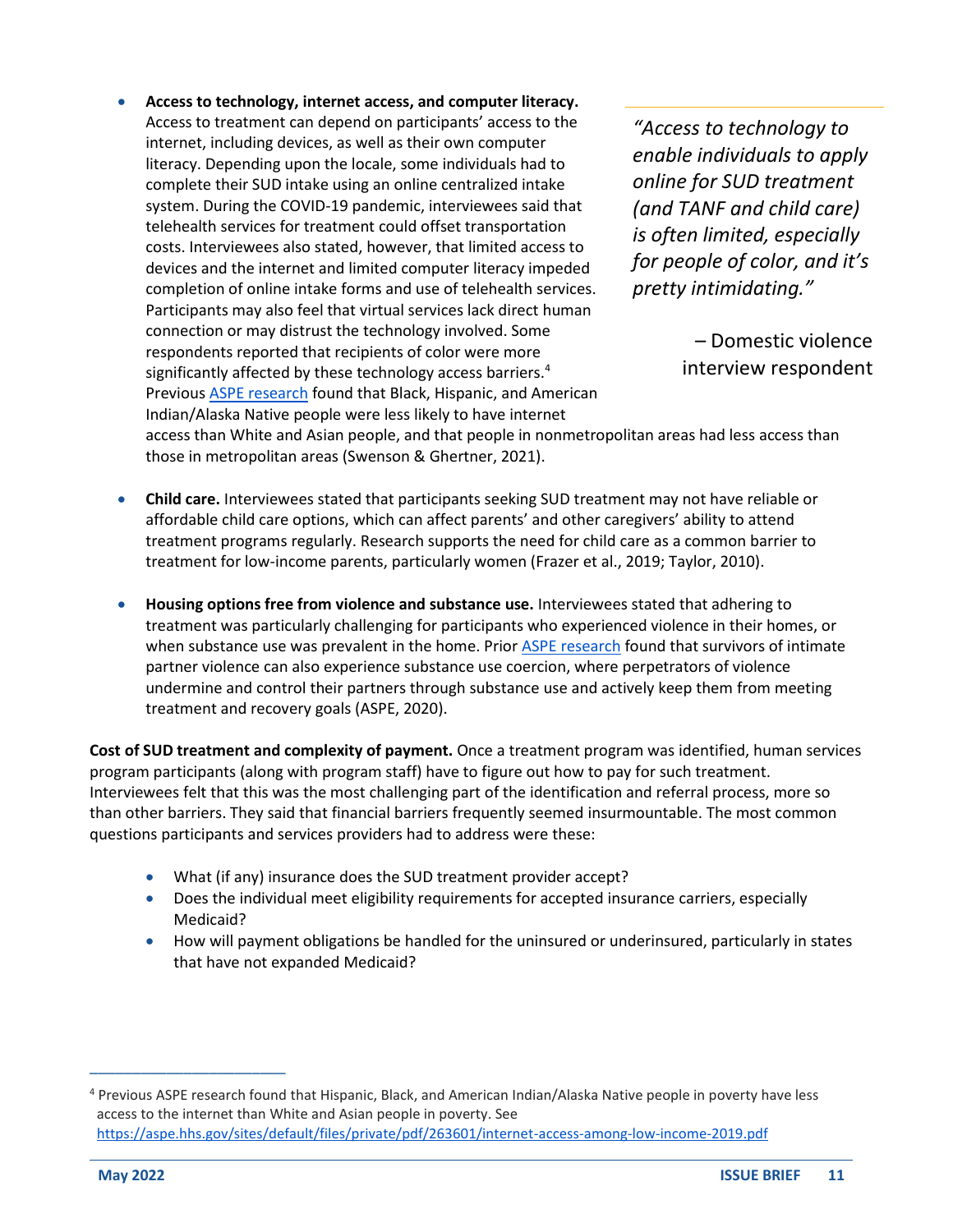Interviewees noted that when human services program staff are unaware of how the diagnostic assessment and treatment services were paid for or how to go about applying for insurance, they could provide little guidance as individuals navigated a complex and often bureaucratic system.

Few of our interviewees were aware of services funded by stat[e Substance Abuse Prevention and Treatment](https://www.samhsa.gov/grants/block-grants/sabg)  [Block Grants](https://www.samhsa.gov/grants/block-grants/sabg) from SAMHSA.<sup>5</sup> As a result, they had not considered whether they could access any SUD treatment programs funded through SAMHSA block grants for their participants needing treatment.

Another related challenge is how to pay for services related to co-occurring conditions, such as mental health services. Interviewees were unsure whether these services would be considered ancillary and reimbursable through Medicaid or other funding streams. Additionally, program participants may struggle with use of multiple substances, which is common among many people with SUD (Winkelman et al., 2018). Some SUD treatment options focus on specific substances, such as opioids, and program interviewees were unsure how to make referrals when participants used multiple substances.

# **CONCLUSION**

This report identified the challenges human services programs face when trying to identify whether a participant has a SUD, and the difficulty in referring participants to treatment. The study focused on four human services programs: child welfare services, domestic violence services, Head Start, and TANF. Based on an environmental scan and key informant interviews, the paper outlined a number of barriers, including these:

- Limited formal collaboration with SUD treatment providers, which can delay access to treatment, lead to referrals to treatment programs that are not well-matched to the client's needs, and other challenges.
- Barriers to formal collaboration, including financial disincentives, differences in priorities between SUD treatment providers and human services programs, and privacy rules.
- Participants' fear of reprisal for disclosing a SUD, and agency concern that participants will disengage from services as a consequence.
- Workforce challenges in human services programs, including limited knowledge or experience working with SUD treatment, stigma against people with SUD, and inconsistent follow-up to support participants in accessing and adhering to treatment.
- Limited access and availability of effective treatment.
- Limited supportive services to facilitate treatment, such as child care and transportation.
- Challenges of financing treatment and navigating private or public health insurance.

Human services programs have an important role in the response to the continued overdose crisis. They can present opportunities to identify people with SUD and link them to effective treatment options, thereby reducing the risk of continued substance use and overdose. They can also mitigate the consequences of SUD on participants' families and communities. However, to do so, programs need to be able to effectively identify when a participant has a SUD, act on that information, and support participants in treatment when indicated.

<sup>5</sup> The Substance Abuse and Prevention and Treatment Block Grant program's objective is to help plan, implement, and evaluate activities that prevent and treat substance abuse. It is authorized by th[e Public Health Services Act.](https://www.govinfo.gov/content/pkg/USCODE-2010-title42/pdf/USCODE-2010-title42-chap6A-subchapXVII-partB.pdf)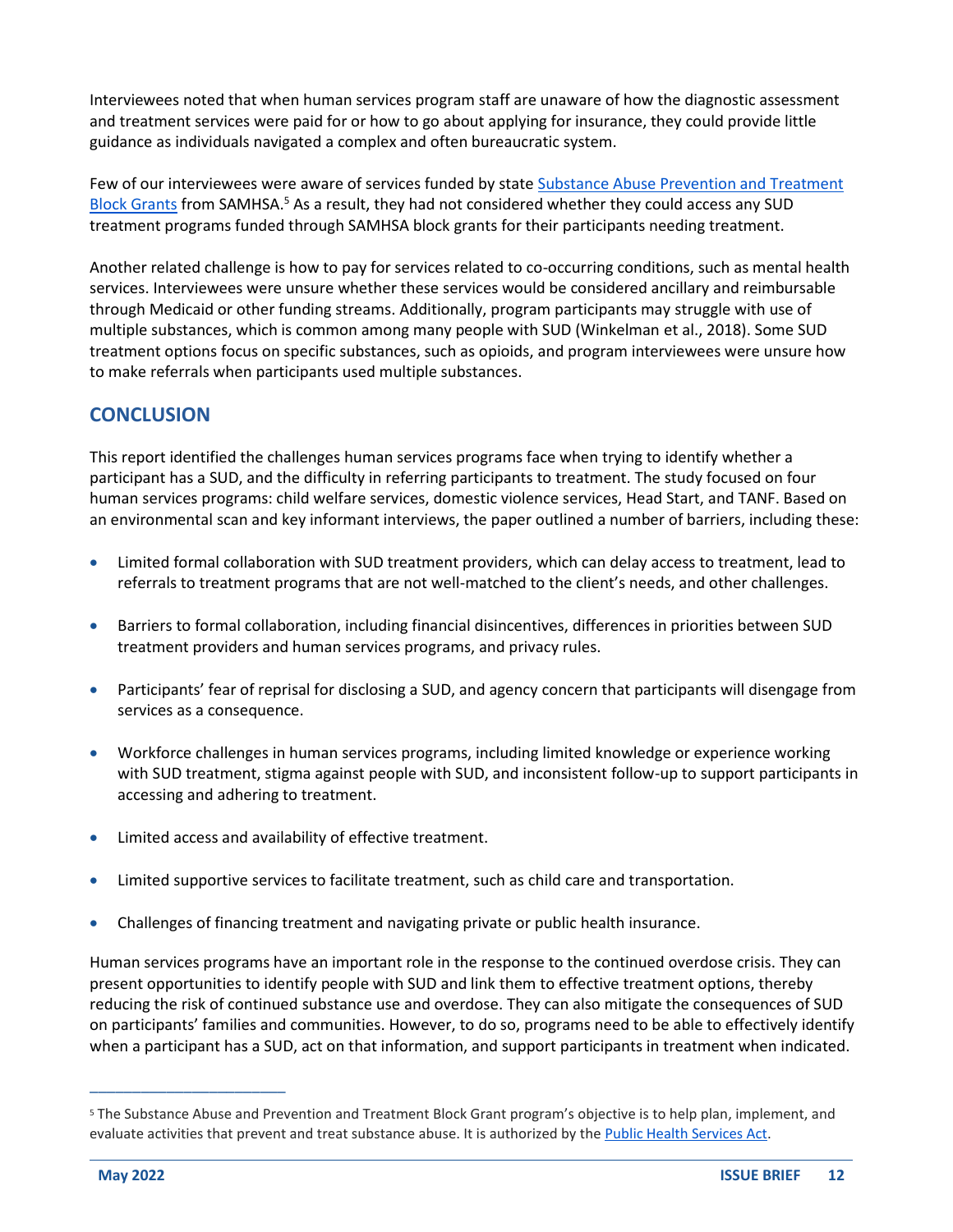This report focused on barriers programs face. Recommendations on how human services programs can address the issues raised in this framing paper can be found in the convening summary which is foun[d here.](https://aspe.hhs.gov/reports/sud-id-referrals-treatment-human-services)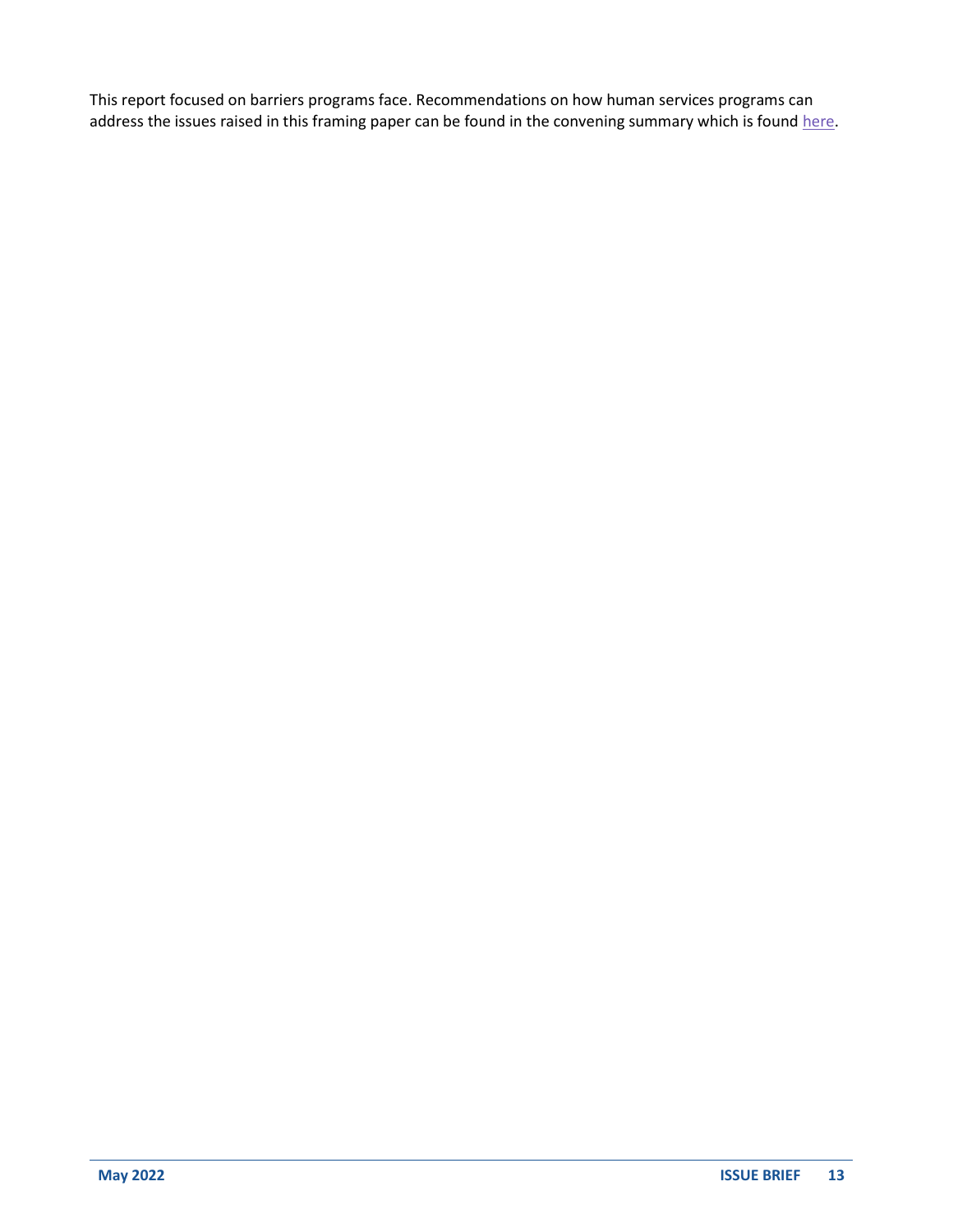## **REFERENCES**

ACF (Administration for Children and Families). (2018). Information Memorandum ACYF-CB-IM-18-02. <https://www.acf.hhs.gov/sites/default/files/documents/cb/im1802.pdf>

ASPE. (2020). Understanding Substance Use Coercion as a Barrier to Economic Stability for Survivors of Intimate Partner Violence: Policy Implications. Office of the Assistant Secretary for Planning and Evaluation, U.S. Department of Health and Human Services. <https://aspe.hhs.gov/sites/default/files/private/pdf/264166/Substance-Use-Coercion-Policy-Brief.pdf>

Ali, M. M., Nye, E., & West, K. (2022). Substance Use Disorder Treatment, Perceived Need for Treatment, and Barriers to Treatment Among Parenting Women With Substance Use Disorder in US Rural Counties. *The Journal of Rural Health*, *38*(1), 70–76[. https://doi.org/10.1111/jrh.12488](https://doi.org/10.1111/jrh.12488)

Chuang, E., Wells, R., Bellettiere, J., & Cross, T. P. (2013). Identifying the substance abuse treatment needs of caregivers involved with child welfare. *Journal of Substance Abuse Treatment, 45*(1), 118–125. <https://doi.org/10.1016/j.jsat.2013.01.007>

Dauber, S., John, T., Hogue, A., Nugent, J., & Hernandez, G. (2017). Development and implementation of a screen-and-refer approach to addressing maternal depression, substance use, and intimate partner violence in home visiting clients *Children and Youth Services Review, 81,* 157–167.

Drabble, L. (2010). Advancing collaborative practice between substance abuse treatment and child welfare fields: What helps and hinders the process? *Administration in Social Work, 35*(1), 88–106. <https://doi.org/10.1080/03643107.2011.533625>

Family Violence Prevention and Services Programs, 81 Fed. Reg. 76446 (November 2, 2016) (codified at 45 CFR Part 1370).

Flavin, L., Malowney, M., Patel, N. A., Alpert, M. D., Cheng, E., Noy, G., Samuelson, S., Sreshta, N., & Boyd, J. W. (2020). Availability of Buprenorphine Treatment in the 10 States With the Highest Drug Overdose Death Rates in the United States. *Journal of Psychiatric Practice®*, *26*(1), 17–22. <https://doi.org/10.1097/PRA.0000000000000437>

Frazer, Z., McConnell, K., & Jansson, L. M. (2019). Treatment for substance use disorders in pregnant women: Motivators and barriers. *Drug and Alcohol Dependence*, *205*, 107652. <https://doi.org/10.1016/j.drugalcdep.2019.107652>

Haffajee, R. L., Lin, L. A., Bohnert, A. S. B., & Goldstick, J. E. (2019). Characteristics of US Counties With High Opioid Overdose Mortality and Low Capacity to Deliver Medications for Opioid Use Disorder. *JAMA Network Open*, *2*(6), e196373–e196373.<https://doi.org/10.1001/jamanetworkopen.2019.6373>

Germain, J. (2018). *Opioid use disorder, treatment, and barriers to employment among TANF recipients* (OFA Report #1-2018). Office of Family Assistance, Administration for Children and Families, U.S. Department of Health and Human Services.

[https://peerta.acf.hhs.gov/sites/default/files/public/uploaded\\_files/Opioid%20Use%20Disorder%2C%20Trtmt](https://peerta.acf.hhs.gov/sites/default/files/public/uploaded_files/Opioid%20Use%20Disorder%2C%20Trtmt%2C%20and%20Barriers%20Report_508.pdf) [%2C%20and%20Barriers%20Report\\_508.pdf](https://peerta.acf.hhs.gov/sites/default/files/public/uploaded_files/Opioid%20Use%20Disorder%2C%20Trtmt%2C%20and%20Barriers%20Report_508.pdf)

Ghertner, R., Madden E., & Crouse G. (2020). Availability of Treatment for Opioid Use Disorder in Areas of High Foster Care Increases. Office of the Assistant Secretary for Planning and Evaluation, U.S. Department of Health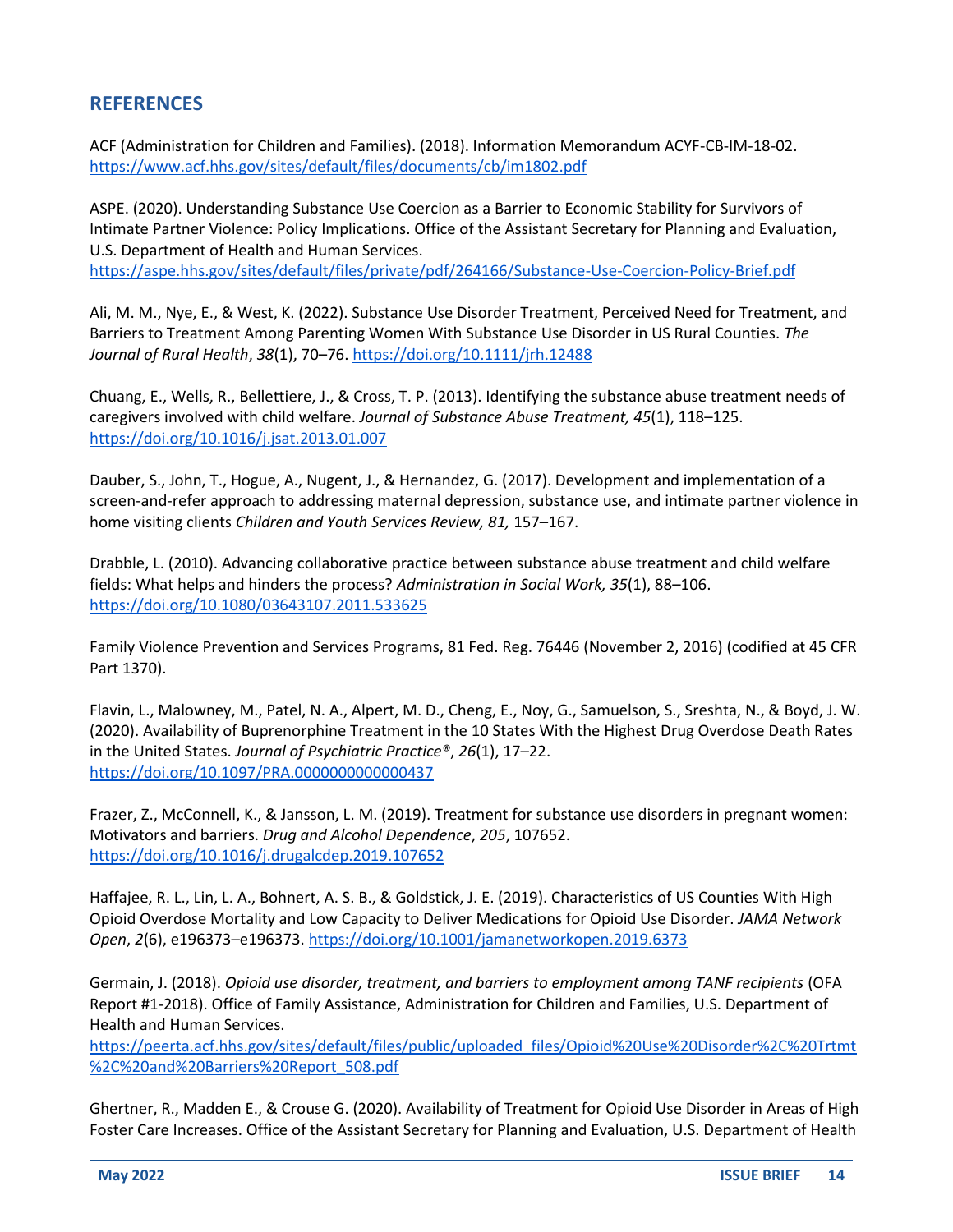and Human Services[. https://bettercarenetwork.org/sites/default/files/2020-](https://bettercarenetwork.org/sites/default/files/2020-05/oud_treatment_and_foster_care_entries_2019.pdf) 05/oud treatment and foster care entries 2019.pdf

Jost, T. S. (2006). Constraints on Sharing Mental Health and Substance-Use Treatment Information Imposed by Federal and State Medical Records Privacy Laws. In *Improving the Quality of Health Care for Mental and Substance-Use Conditions*. National Academies Press.<https://www.ncbi.nlm.nih.gov/books/NBK19829/>

Joudrey, P. J., Edelman, E. J., & Wang, E. A. (2019). Drive Times to Opioid Treatment Programs in Urban and Rural Counties in 5 US States. *JAMA*, *322*(13), 1310–1312.<https://doi.org/10.1001/jama.2019.12562>

Kenefick, E. & Lower-Basch, E. (2012). Helping TANF Recipients Overcome Addiction: Alternatives to Suspicionless Drug Testing. Center for Law and Social Policy. [https://www.clasp.org/sites/default/files/public/resources-and-publications/files/Helping-TANF-Recipients-](https://www.clasp.org/sites/default/files/public/resources-and-publications/files/Helping-TANF-Recipients-Overcome-Addiction.pdf)[Overcome-Addiction.pdf](https://www.clasp.org/sites/default/files/public/resources-and-publications/files/Helping-TANF-Recipients-Overcome-Addiction.pdf)

Knight, E., Butcher, R. L., & Jankowski, M. K. (2021). Toward improved identification of parental substance misuse: An examination of current practices and gaps in one US state. *Maternal and Child Health Journal, 25*(9), 1353–1360[. https://doi.org/10.1007/s10995-021-03138-y](https://doi.org/10.1007/s10995-021-03138-y) 

O'Brien, J. E., Ermentrout, D., Li, W., Dababnah, S., Rizo, C. F., & Macy, R. J. (2018). Measuring substance use among system-involved IPV survivors: A research note. *Violence against Women, 24*(1), 101–119. <https://doi.org/10.1177/1077801216675744>

Pilkinton, M. (2010). TANF recipients' barriers to employability: Substance abuse and domestic violence. *Journal of Human Behavior in the Social Environment, 20*(8), 1011–1023. <https://doi.org/10.1080/10911359.2010.494940>

Substance Abuse and Mental Health Services Administration, Comprehensive Case Management for Substance Abuse Treatment, Treatment Improvement Protocol (TIPs) Series, #27. <https://store.samhsa.gov/sites/default/files/d7/priv/sma15-4215.pdf>

Saini, J., Johnson, B., & Qato, D. M. (2022). Self-Reported Treatment Need and Barriers to Care for Adults With Opioid Use Disorder: The US National Survey on Drug Use and Health, 2015 to 2019. American Journal of Public Health, 112(2), 284–295. <https://doi.org/10.2105/AJPH.2021.306577>

Swenson, K. & Ghertner, R. (2021). People in Low-Income Households Have Less Access to Internet Services— 2019 Update. Office of the Assistant Secretary for Planning and Evaluation, U.S. Department of Health and Human Services. [https://aspe.hhs.gov/sites/default/files/2021-07/internet-access-among-low-income-](https://aspe.hhs.gov/sites/default/files/2021-07/internet-access-among-low-income-2019.pdf)[2019.pdf](https://aspe.hhs.gov/sites/default/files/2021-07/internet-access-among-low-income-2019.pdf)

Taylor, O. D. (2010). Barriers to Treatment for Women With Substance Use Disorders. *Journal of Human Behavior in the Social Environment*, *20*(3), 393–409[. https://doi.org/10.1080/10911351003673310](https://doi.org/10.1080/10911351003673310)

Winkelman, T. N., Chang, V. W., & Binswanger, I. A. (2018). Health, polysubstance use, and criminal justice involvement among adults with varying levels of opioid use. *JAMA network open*, *1*(3), e180558-e180558.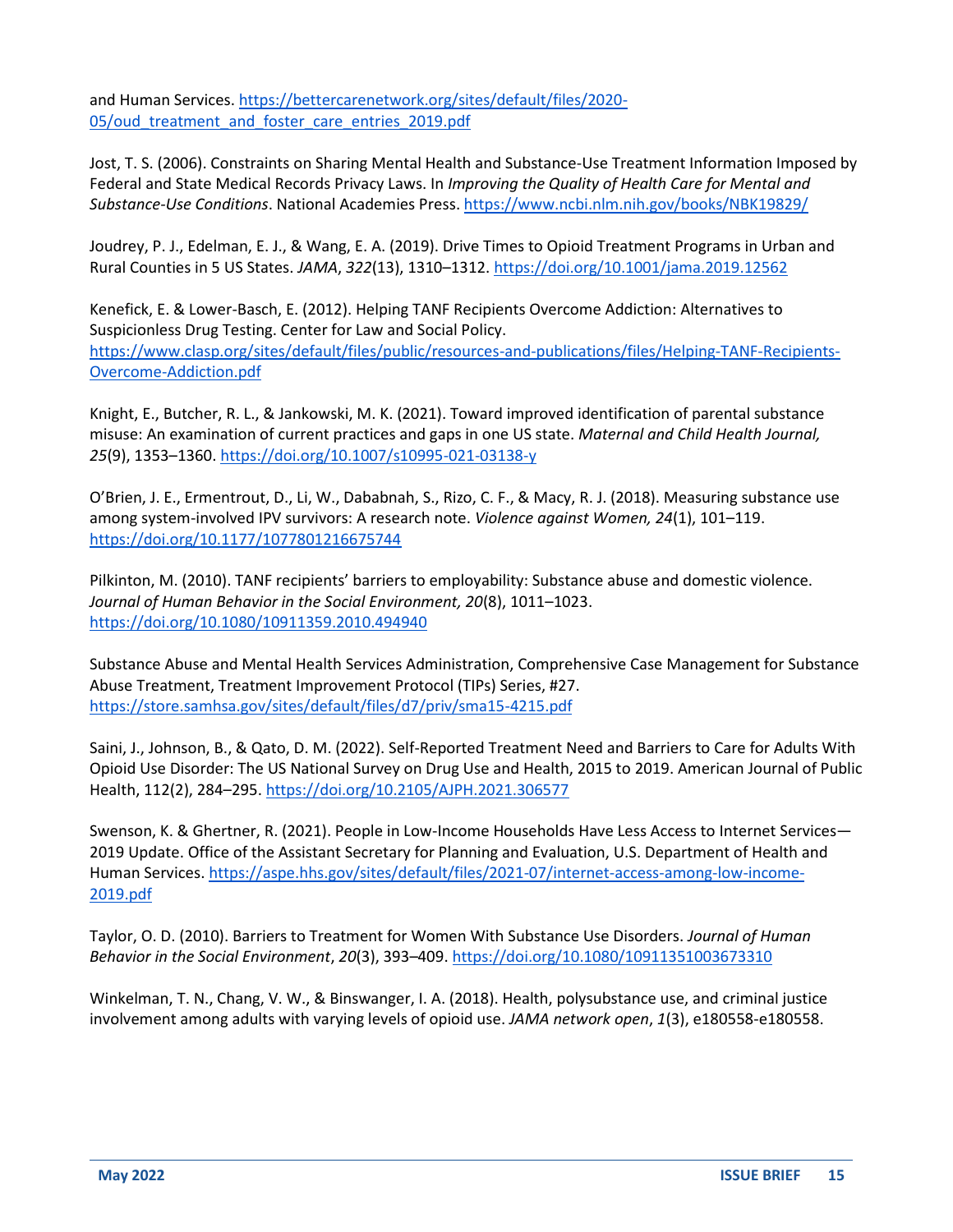### **APPENDIX A. METHODOLOGY**

This study was originally conducted to set the stage for an expert roundtable held in September 2021. The information obtained represents examples of practices around the country. Because a purposive sampling strategy was employed, the information cannot be generalized to the entire field. To meet this study's objectives, the identification and synthesis of information involved two stages: an environmental scan and key informant interviews.

#### **IDENTIFICATION AND TARGETED REVIEW OF RELEVANT LITERATURE**

Standard literature search procedures were implemented for each of the four human services programs using variations of the following search term categories: substance use (variation examples: substance abuse, drug addiction, substance use disorder), screening (variation example: identification OR assessment), referrals (variation example: warm hand-offs). This resulted in a total of 147 literature searches within five databases: APA PsycInfo, MEDLINE, Health Policy Reference Center, SocINDEX, and EBSCO SmartText Search. Citations that resulted from each search were triaged into review/do not review categories based on a title and abstract review. The three main reasons an item was not reviewed were that it was unrelated to a specific human services program or to SUD identification and referral, it was not possible to obtain (such as a dissertation), or it had an international context. Reports from the gray literature were identified by searching agency, network, or affiliated websites of the four human services programs. Review of relevant articles and reports with a targeted emphasis on SUD identification and referral practices (n=100) predominately yielded individual (e.g., fear of reprisal), workforce (lack of established procedures, staff reluctance), and system (lack of services) barriers and successes. The information obtained from this targeted review formed the basis for the development of key informant interview questions and protocols. Exhibit A1 shows the number of articles reviewed in the environmental scan. Appendix B provides a list of the literature included in the review.

|                        | <b>TANF</b> | <b>Head Start</b> | <b>Domestic</b><br><b>Violence</b><br><b>Services</b> | <b>Child Welfare Services</b> |
|------------------------|-------------|-------------------|-------------------------------------------------------|-------------------------------|
| 2018-Present           |             | 0                 | 3                                                     | 2                             |
| 2000-2018              | 9           | 2                 | 13                                                    | 25                            |
| <b>Gray Literature</b> | 18          | 8                 | 6                                                     | 13                            |
| Total                  | 28          | 10                | 22                                                    | 40                            |
| <b>Grand Total</b>     |             |                   | 100                                                   |                               |

#### **Exhibit A1. Number of Articles or Reports Reviewed in Each Human Services Area, by Year of Publication**

#### **KEY INFORMANT INTERVIEWS**

Three strategies were used to identify and recruit individuals for key informant interviews. First, the project team worked with a team at JBS International that served as a technical assistance provider to a grantee network of the Department of Justice's Office for Victims of Crime (OVC), called "Enhancing Community Responses to the Opioid Crisis: Serving Our Youngest Crime Victims."<sup>6</sup> This collaboration identified individuals within that grantee network who (1) worked at an agency within one of the four human services programs; and either (2) worked to identify and refer individuals with SUD to treatment or (3) were knowledgeable about the processes and barriers to SUD identification and referral. Once individuals were identified, brief

<sup>&</sup>lt;sup>6</sup> See<https://ovc.ojp.gov/>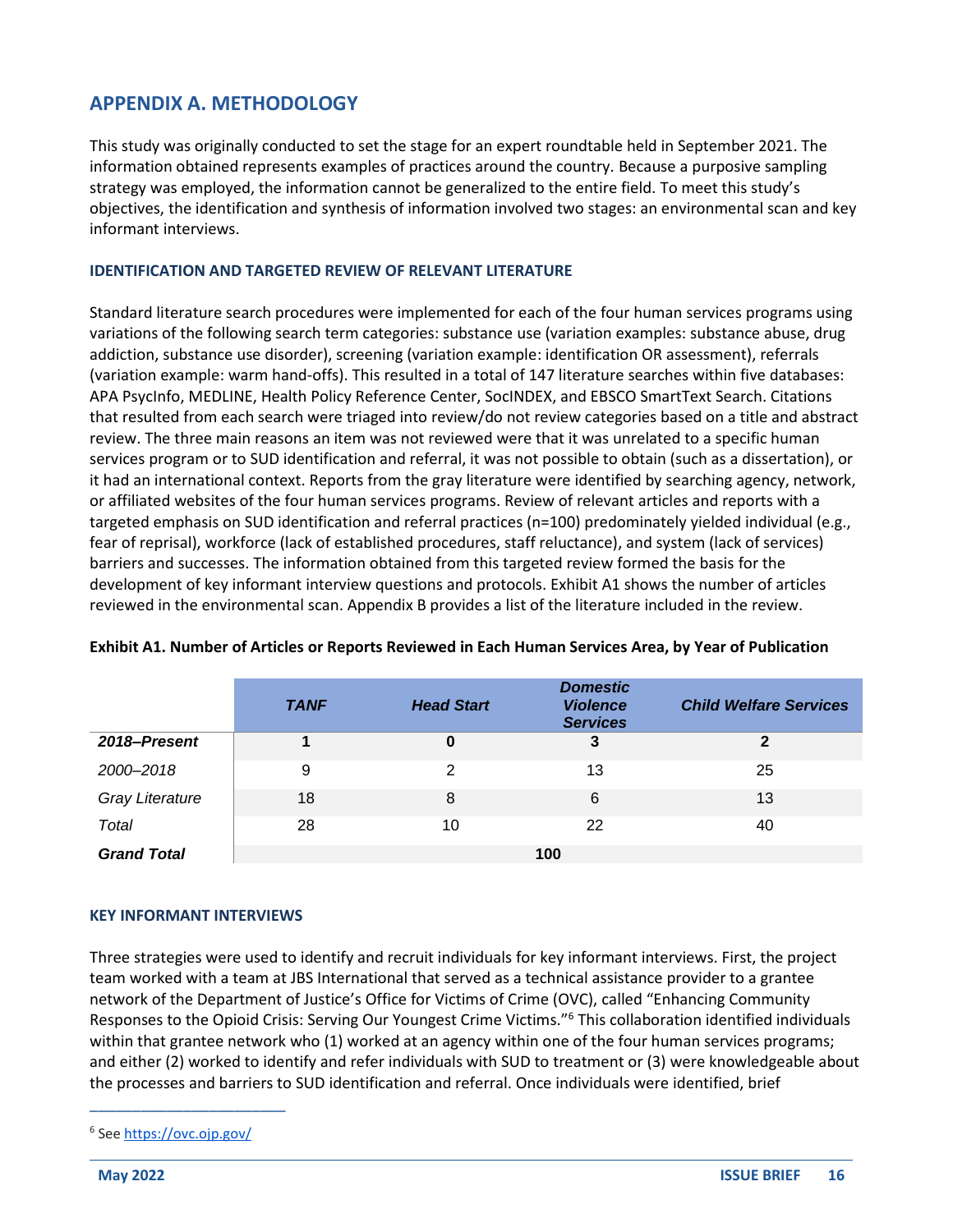descriptions of their project and experience were submitted to the project team, followed by discussions to further vet potential participants and determine the final pool for recruitment. Potential key informants were contacted, the reasons for contact and the interview were explained, and if the potential informant agreed, a time for the interview was scheduled. To expand the interview pool beyond OVC, snowball and purposive sampling, whereby interviewees were asked to recommend colleagues outside of their agency who could speak to the topic at hand, was employed. One key informant was contacted (and participated) as a result of authorship of a key peer-reviewed journal article. Of the 79 individuals identified, 41 (52 percent of the total) participated. Semi-structured interviews, composed of questions in five categories (identification/screening, assessment, referral, barriers and specific solutions, outcomes and needed support) were conducted, recorded, and coded, with key findings highlighted. Exhibit A2 provides the number and characteristics of key informants.

| <b>Human Services Area/SUD Affiliation</b>     | <b>Number of Interviewees*</b> |  |  |  |
|------------------------------------------------|--------------------------------|--|--|--|
| Child welfare services                         | 16                             |  |  |  |
| Domestic violence services                     | 9                              |  |  |  |
| Temporary Assistance for Needy Families (TANF) | 9                              |  |  |  |
| <b>Head Start</b>                              | 9                              |  |  |  |
| SUD system affiliated                          | 4                              |  |  |  |
| <b>Sex</b>                                     |                                |  |  |  |
| M                                              | 6                              |  |  |  |
| F                                              | 35                             |  |  |  |
| <b>Race/Ethnicity</b>                          |                                |  |  |  |
| Caucasian                                      | 30                             |  |  |  |
| African American/Black                         | 5                              |  |  |  |
| Hispanic                                       |                                |  |  |  |
| Asian                                          | $\overline{2}$                 |  |  |  |
| American Indian                                | 2                              |  |  |  |
| Alaska Native                                  |                                |  |  |  |
| TOTAL NUMBER OF PERSONNEL INTERVIEWED          | 41                             |  |  |  |

#### **Exhibit A2. Number of Individuals Interviewed in Each Human Services Area**

\*Some of the 41 interviewees covered multiple human services areas.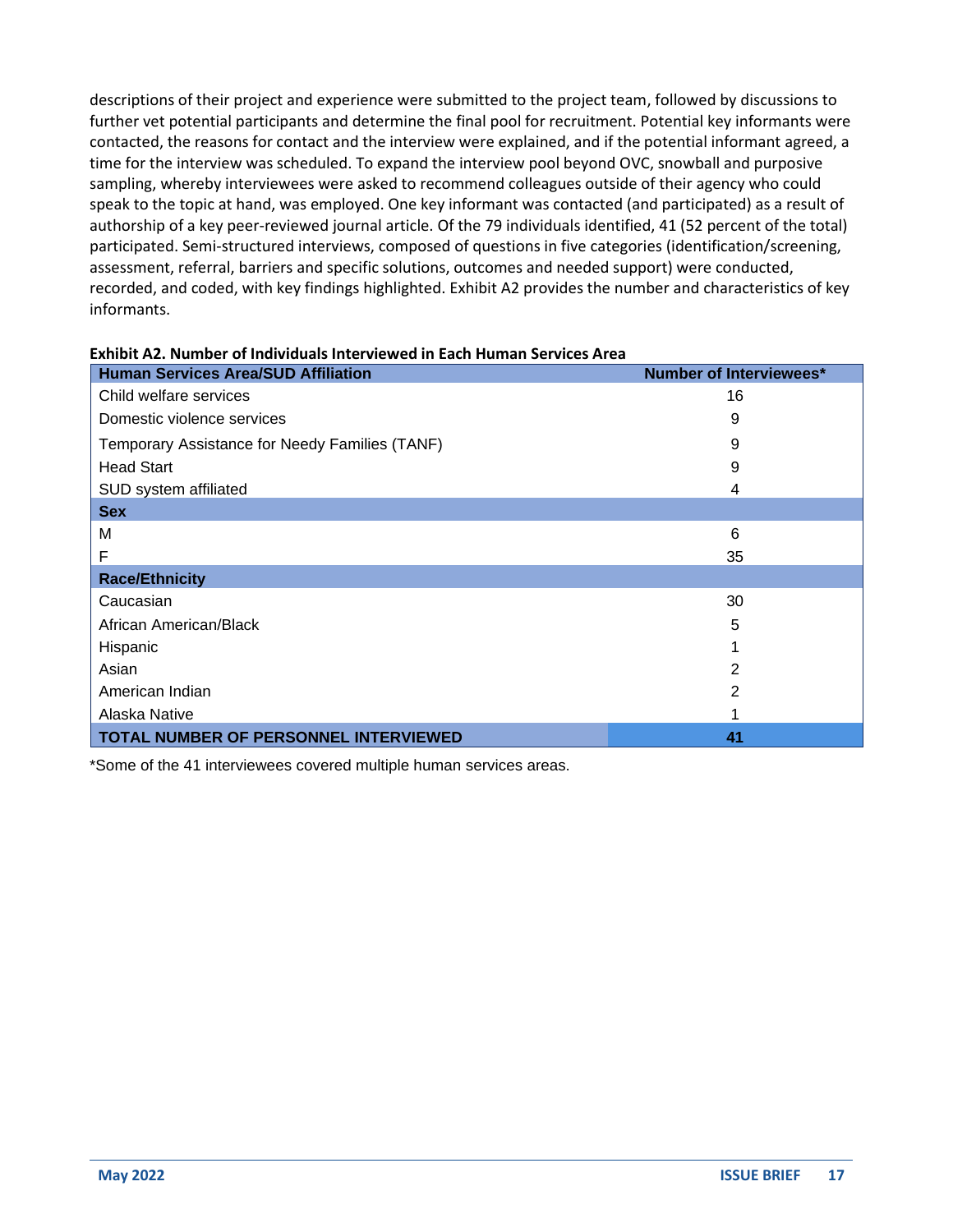## **APPENDIX B. LITERATURE REVIEWED IN ENVIRONMENTAL SCAN**

Aarons, G. A., & Palinkas, L. A. (2007). Implementation of evidence-based practice in child welfare: Service provider perspectives. *Administration and Policy in Mental Health and Mental Health Services Research, 34(4), 411-419.* doi:10.1007/s10488-007-0121-3

Acs, G., & Loprest, P. (2001). *Final synthesis report of findings from ASPE's "Leavers" grants.* The Urban Institute[. https://www.urban.org/sites/default/files/publication/61806/410809-Final-Synthesis-Report-of-](https://www.urban.org/sites/default/files/publication/61806/410809-Final-Synthesis-Report-of-Findings-from-ASPE-S-Leavers-Grants.PDF)[Findings-from-ASPE-S-Leavers-Grants.PDF](https://www.urban.org/sites/default/files/publication/61806/410809-Final-Synthesis-Report-of-Findings-from-ASPE-S-Leavers-Grants.PDF)

Antelo, L., Waters, A. (2019). *Illicit substance use and child support: An explanatory study.* Office of the Assistant Secretary for Planning and Evaluation, U.S. Department of Health and Human Services. [https://aspe.hhs.gov/sites/default/files/migrated\\_legacy\\_files//190071/ChildSupportSubstanceUseNoncustodi](https://aspe.hhs.gov/sites/default/files/migrated_legacy_files/190071/ChildSupportSubstanceUseNoncustodialFathers.pdf) [alFathers.pdf](https://aspe.hhs.gov/sites/default/files/migrated_legacy_files/190071/ChildSupportSubstanceUseNoncustodialFathers.pdf)

Anthony, E. K., Austin, M. J., & Cormier, D. R. (2010). Early detection of prenatal substance exposure and the role of child welfare*. Children and Youth Services Review, 32(1), 6–12.* <https://doi.org/10.1016/j.childyouth.2009.06.006>

Baydar, N., Reid, M. J., & Webster-Stratton, C. (2003). The role of mental health factors and program engagement in the effectiveness of a preventive parenting program for head start mothers. *Child Development, 74(5), 1433–1453.* <https://doi.org/10.1111/1467-8624.00616>

Bennett, L. W. (2008). Substance abuse by men in partner abuse intervention programs: Current issues and promising trends. *Violence & Victims, 23(2), 236–248.* <https://doi.org/10.1891/0886-6708.23.2.236>

Bennet, L. W., & Bland, P. (2008). *Substance abuse and intimate partner violence.* National Online Resource Center on Violence Against Women[. https://vawnet.org/sites/default/files/materials/files/2016-](https://vawnet.org/sites/default/files/materials/files/2016-09/AR_SubstanceRevised.pdf) [09/AR\\_SubstanceRevised.pdf](https://vawnet.org/sites/default/files/materials/files/2016-09/AR_SubstanceRevised.pdf)

Bennett, L. W., & Vincent, N. (2001). Standards for batterer programs. *Journal of Aggression, Maltreatment & Trauma, 5(2), 181-197.* doi:10.1300/j146v05n02\_11

Bergeron, D. (2019). *Opioid misuse: Issues for head start children, families, and programs and OHS efforts [PowerPoint slides].* Administration for Children and Families, U.S. Department of Health and Human Services.

Bland, P. J., Edmund, D. (2014). *Substance use/abuse in the context of domestic violence, sexual assault, and trauma.* National Center on Domestic Violence, Trauma & Mental Health. [http://nationalcenterdvtraumamh.org/wp](http://nationalcenterdvtraumamh.org/wp-content/uploads/2015/10/NCDVTMH_PatriciaBland_DebiEdmund_SubstanceUseDVSATraumaCurriculum.pdf)[content/uploads/2015/10/NCDVTMH\\_PatriciaBland\\_DebiEdmund\\_SubstanceUseDVSATraumaCurriculum.pdf](http://nationalcenterdvtraumamh.org/wp-content/uploads/2015/10/NCDVTMH_PatriciaBland_DebiEdmund_SubstanceUseDVSATraumaCurriculum.pdf)

Brook, J., Yan, Y., Lloyd, M. H., & McDonald, T. P. (2014). Screening for substance use disorders as a supplement to caseworker assessment among foster care–involved families. *Journal of Public Child Welfare, 8(3), 239–259.* <https://doi.org/10.1080/15548732.2014.903221>

Brownell, P., & Roberts, A. R. (2002). A Century of Social Work in Criminal Justice and Correctional Settings. *Journal of Offender Rehabilitation, 35(2), 1.* [https://doi.org/10.1300/J076v35n02\\_01](https://doi.org/10.1300/J076v35n02_01)

California Institute for Mental Health. (2001). *The CalWORKS Project screening guide for substance abuse, mental health and domestic violence: Issues in welfare-to-work programs.* California Institute for Mental Health[. https://www.cibhs.org/sites/main/files/file-attachments/screeningguide\\_0.pdf](https://www.cibhs.org/sites/main/files/file-attachments/screeningguide_0.pdf)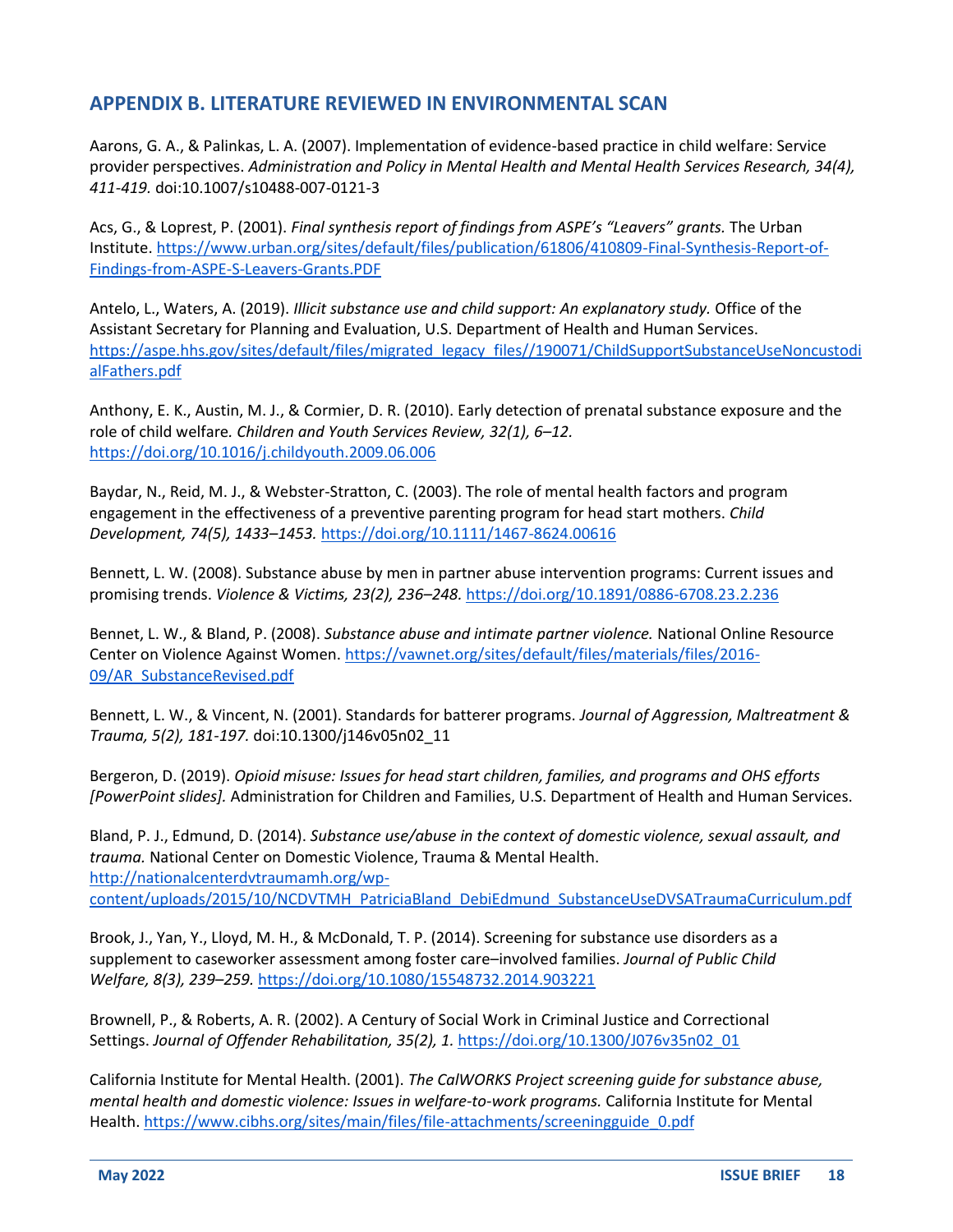Chuang, E., Wells, R., Bellettiere, J., & Cross, T. P. (2013). Identifying the substance abuse treatment needs of caregivers involved with child welfare. *Journal of Substance Abuse Treatment, 45(1), 118–125.* <https://doi.org/10.1016/j.jsat.2013.01.007>

Clark, C., Young, M. S., Jackson, E., Graeber, C., Mazelis, R., Kammerer, N., & Huntington, N. (2008). Consumer perceptions of integrated trauma-informed services among women with co-occurring disorders. *The Journal of Behavioral Health Services & Research, 35(1), 71-90.* doi:10.1007/s11414-007-9076-0

Clary, E., Ribar, C., & Weigensberg, E. (2020). Challenges in providing substance use disorder treatment to child welfare clients in rural communities. Office of the Assistant Secretary for Planning and Evaluation, U.S. Department of Health and Human Services. <https://aspe.hhs.gov/sites/default/files/private/pdf/263216/ChallengesIssueBrief.pdf>

Dauber, S., Ferayorni, F., Henderson, C., Hogue, A., Nugent, J., & Alcantara, J. (2017). Substance use and depression in home visiting clients: Home visitor perspectives on addressing clients' needs. *Journal of Community Psychology, 45(3), 396-412.* doi:10.1002/jcop.21855

Dauber, S., Hogue, A., Henderson, C. E., Nugent, J., & Hernandez, G. (2019). Addressing maternal depression, substance use, and intimate partner violence in home visiting: a Quasi-experimental pilot test of a screen-andrefer approach. *Prevention Science : The Official Journal of the Society for Prevention Research, 20(8), 1233– 1243.* <https://doi.org/10.1007/s11121-019-01045-x>

Dauber, S., John, T., Hogue, A., Nugent, J., & Hernandez, G. (2017). Development and implementation of a screen-and-refer approach to addressing maternal depression, substance use, and intimate partner violence in home visiting clients. *Children and Youth Services Review, 81, 157–167.* <https://doi.org/10.1016/j.childyouth.2017.07.021>

DeSantis, J., Graham, E. (2009). *Early head start: Child welfare services initiative (Volume I).* James Bell Associates[. https://www.jbassoc.com/wp-content/uploads/2018/03/Final-Synthesis-Volume-I-Early-Head-](https://www.jbassoc.com/wp-content/uploads/2018/03/Final-Synthesis-Volume-I-Early-Head-Start-Child-Welfare.pdf)[Start-Child-Welfare.pdf](https://www.jbassoc.com/wp-content/uploads/2018/03/Final-Synthesis-Volume-I-Early-Head-Start-Child-Welfare.pdf)

Derr, M., Douglas, S., & Pavetti, L. (2001). *Providing mental health services to TANF recipients: Program design choices and implementation challenges in four states (8736-403).* Mathematica Policy Research, Inc. [https://www.mathematica.org/our-publications-and-findings/publications/providing-mental-health-services](https://www.mathematica.org/our-publications-and-findings/publications/providing-mental-health-services-to-tanf-recipients-program-design-choices-and-implementation-challenges-in-four-states)[to-tanf-recipients-program-design-choices-and-implementation-challenges-in-four-states](https://www.mathematica.org/our-publications-and-findings/publications/providing-mental-health-services-to-tanf-recipients-program-design-choices-and-implementation-challenges-in-four-states)

Domestic Violence/Substance Abuse Interdisciplinary Task Force. (2000). *Safety and sobriety: Best practices in domestic violence and substance abuse.* Illinois Department of Human Services. <https://vawnet.org/sites/default/files/assets/files/2016-09/IllinoisManual.pdf>

Donohue, B., Holland, J., Lopez, K., Urgelles, J., & Allen, D. (2014). Examination of illicit drug use frequency using multiple drug assessment methods in mothers referred to treatment by Child Protective Services. *Journal of Family Violence, 29(8), 911–919.* <https://doi.org/10.1007/s10896-014-9646-x>

Donohue, B., Romero, V., & Hill, H. H. (2006). Treatment of co-occurring child maltreatment and substance abuse. *Aggression and Violent Behavior, 11(6), 626-640.* doi:10.1016/j.avb.2005.08.007

Downs, W. R. . P. D. (2001). *Alcohol problems & violence against women, Report of summary findings. Alcohol Problems & Violence Against Women, Report of Summary Findings.* U.S. Department of Justice. <https://www.ojp.gov/pdffiles1/nij/grants/188267.pdf>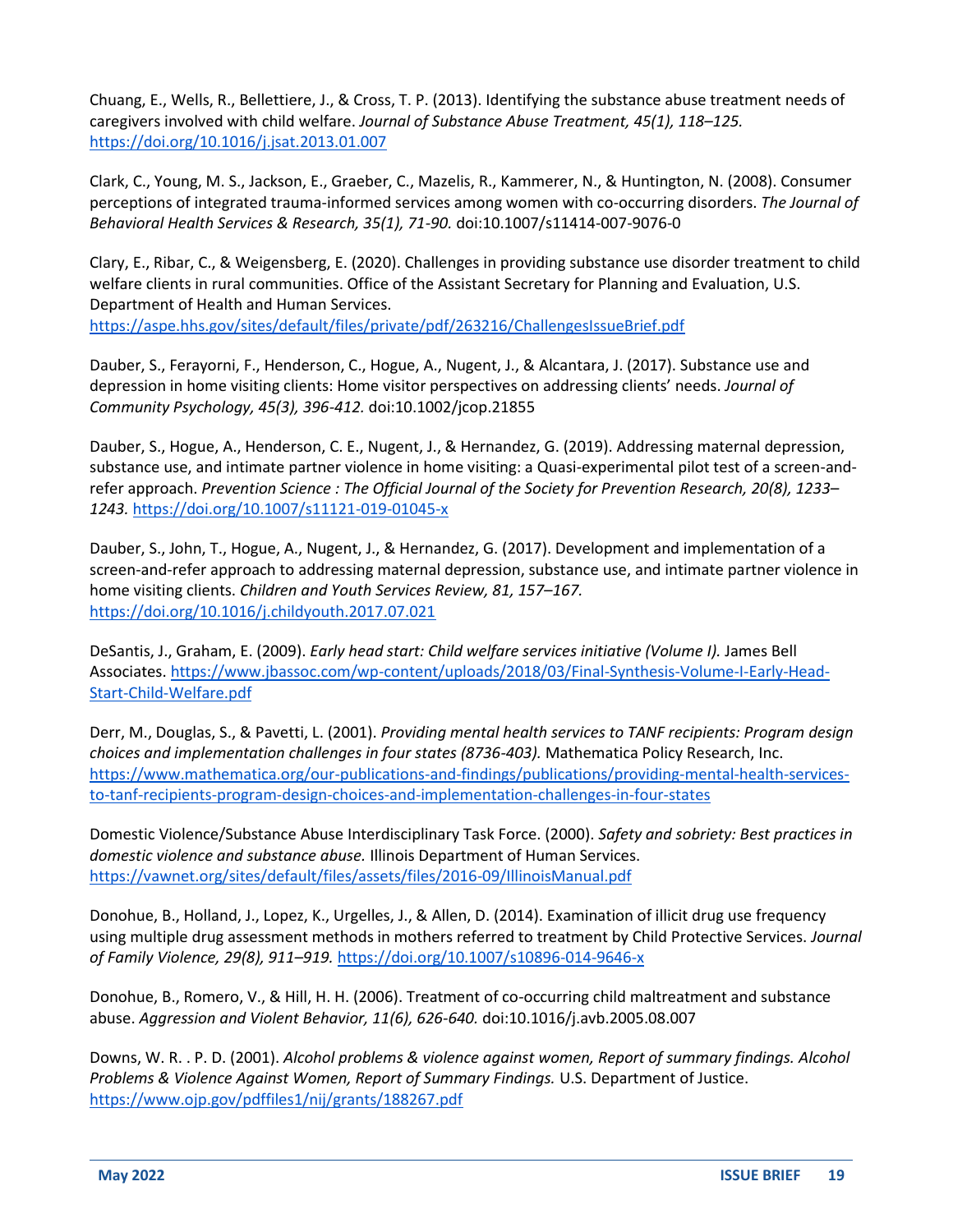Drabble, L. (2010). Advancing collaborative practice between substance abuse treatment and child welfare fields: What helps and hinders the process? *Administration in Social Work, 35(1), 88-106.* doi:10.1080/03643107.2011.533625

Duggan, A., Fuddy, L., Burrell, L., Higman, S. M., McFarlane, E., Windham, A., & Sia, C. (2004). Randomized trial of a statewide home visiting program to prevent child abuse: Impact in reducing parental risk factors. *Child Abuse & Neglect, 28(6), 623–643.* <https://doi.org/10.1016/j.chiabu.2003.08.008>

Edelhoch, M., Liu, Q., Richardson, P., LaFever, S., & Schoenfeld, G. (2004). *Families on TANF in South Carolina: Employment assets and liabilities.* SC Department of Social Services. <https://aspe.hhs.gov/system/files/pdf/73466/emp-assets-liab-223E.pdf>

Gardner, S. (2014). *State-level policy advocacy for children affected by parental substance use.* State Policy Advocacy and Reform Center. [http://childwelfaresparc.org/wp-content/uploads/2014/08/State-Level-Policy-](http://childwelfaresparc.org/wp-content/uploads/2014/08/State-Level-Policy-Advocacy-for-Children-Affected-by-Parental-Substance-Use.pdf)[Advocacy-for-Children-Affected-by-Parental-Substance-Use.pdf](http://childwelfaresparc.org/wp-content/uploads/2014/08/State-Level-Policy-Advocacy-for-Children-Affected-by-Parental-Substance-Use.pdf)

Germain, J. (2018). *Opioid use disorder, treatment, and barriers to employment among TANF recipients (OFA Report #1-2018).* Office of Family Assistance, Administration for Children and Families, U.S. Department of Health and Human Services.

[https://peerta.acf.hhs.gov/sites/default/files/public/uploaded\\_files/Opioid%20Use%20Disorder%2C%20Trtmt](https://peerta.acf.hhs.gov/sites/default/files/public/uploaded_files/Opioid%20Use%20Disorder%2C%20Trtmt%2C%20and%20Barriers%20Report_508.pdf) [%2C%20and%20Barriers%20Report\\_508.pdf](https://peerta.acf.hhs.gov/sites/default/files/public/uploaded_files/Opioid%20Use%20Disorder%2C%20Trtmt%2C%20and%20Barriers%20Report_508.pdf)

Ghertner, R., Baldwin, M., Crouse, G., Radel, L., & Waters, A. (2018). *The relationship between substance use indicators and child welfare caseloads.* Office of the Assistant Secretary for Planning and Evaluation, U.S. Department of Health and Human Services.

<https://aspe.hhs.gov/sites/default/files/private/pdf/258831/SubstanceUseCWCaseloads.pdf>

Goldberg, H. (2002). *Improving TANF program outcomes for families with barriers to employment.* Center on Budget and Policy Priorities.<https://www.cbpp.org/archiveSite/1-22-02tanf3.pdf>

Gregoire, K. A., & Schultz, D. J. (2001). Substance-abusing child welfare parents: Treatment and child placement outcomes. *Child Welfare: Journal of Policy, Practice, and Program, 80(4), 433–452.*

He, A. S. (2017). Interagency collaboration and receipt of substance abuse treatment services for child welfareinvolved caregivers. *Journal of Substance Abuse Treatment, 79, 20–28.*  <https://doi.org/10.1016/j.jsat.2017.05.006>

Hollinshead, D. M., Corwin, T. W., Maher, E. J., Merkel-Holguin, L., Allan, H., & Fluke, J. D. (2017). Effectiveness of family group conferencing in preventing repeat referrals to child protective services and out-of-home placements. *Child Abuse & Neglect, 69, 285–294.* <https://doi.org/10.1016/j.chiabu.2017.04.022>

Hossain, M., Akers, L., Del Grosso, P., Shenk, M., Cavanaugh, M., & Azur, M. (2020). *Touchpoints for addressing substance use issues in home visiting: Expanded executive summary of phase 1 final report (OPRE Report 2020- 26).* Office of Planning, Research, and Evaluation, U.S. Department of Health and Human Services. [https://www.acf.hhs.gov/sites/default/files/documents/opre/touchpoints\\_expanded\\_executive\\_summary\\_ma](https://www.acf.hhs.gov/sites/default/files/documents/opre/touchpoints_expanded_executive_summary_march_2020_508.pdf) [rch\\_2020\\_508.pdf](https://www.acf.hhs.gov/sites/default/files/documents/opre/touchpoints_expanded_executive_summary_march_2020_508.pdf)

Hossain, M., Akers, L., Del Grosso, P., Shenk, M., Cavanaugh, M., & Azur, M. (2020). *Touchpoints for addressing substance use issues in home visiting: Phase 1 final report (OPRE Report 2020-27).* Office of Planning, Research, and Evaluation, U.S. Department of Health and Human Services.

[https://www.acf.hhs.gov/sites/default/files/documents/opre/touchpoints\\_final\\_report\\_march\\_2020\\_508.pdf](https://www.acf.hhs.gov/sites/default/files/documents/opre/touchpoints_final_report_march_2020_508.pdf)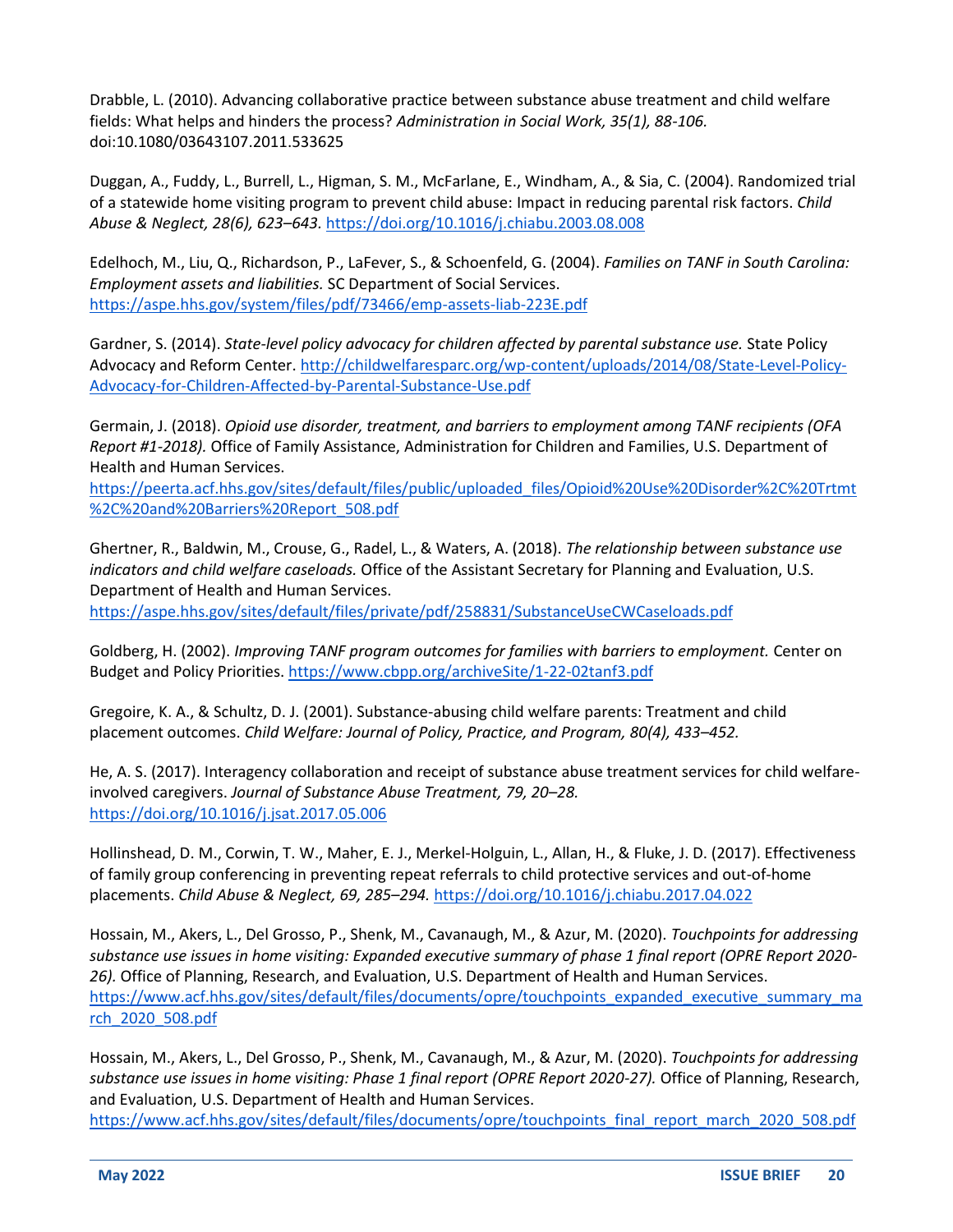Hostage, J. C., Brock, J., Craig, W., & Sepulveda, D. (2020). Integrating screening, brief intervention and referral to treatment (SBIRT) for substance use into prenatal care. *Maternal & Child Health Journal, 24(4), 412–418.* <https://doi.org/10.1007/s10995-020-02892-9>

Hyucksun Shin, S., & Choi, S. (2007). State response to substance-abusing TANF recipients: The challenge for welfare policy. *Journal of Policy Practice, 6(1), 65–83.* [https://doi.org/10.1300/J508v06n01\\_05](https://doi.org/10.1300/J508v06n01_05)

Jones Harden, B., Denmark, N., & Saul, D. (2010). Understanding the needs of staff in Head Start programs: The characteristics, perceptions, and experiences of home visitors. *Children and Youth Services Review, 32(3), 371– 379.* <https://doi.org/10.1016/j.childyouth.2009.10.008>

Kenefick, E., Lower-Basch, E. (2012). *Helping TANF recipients overcome addiction: Alternatives to suspicion less drug testing (TANF Policy Brief).* The Center for Law and Social Policy (CLASP). <https://www.clasp.org/sites/default/files/publications/2017/04/520.pdf>

Kerwin, M. E. (2005). Collaboration between child welfare and substance-abuse fields: Combined treatment programs for mothers. *Journal of Pediatric Psychology, 30(7), 581–597.* <https://doi.org/10.1093/jpepsy/jsi045>

LaBelle, R., Weizman, S. (2019). *Applying the evidence: Legal and policy approached to address opioid use disorder in the criminal justice and child welfare settings.* O'Neill Institute. [https://www.opioidlibrary.org/wp](https://www.opioidlibrary.org/wp-content/uploads/2020/05/Applying-the-Evidence-Report-1_OUD_CJS.pdf)[content/uploads/2020/05/Applying-the-Evidence-Report-1\\_OUD\\_CJS.pdf](https://www.opioidlibrary.org/wp-content/uploads/2020/05/Applying-the-Evidence-Report-1_OUD_CJS.pdf)

Lee, E., Esaki, N., & Greene, R. (2009). Collocation: Integrating child welfare and substance abuse services. *Journal of Social Work Practice in the Addictions, 9(1), 55–70.* <https://doi.org/10.1080/1533256080253361>

Legal Action Center. (2014). *Drug felony ban and TANF/SNAP eligibility.* Legal Action Center. [https://www.lac.org/assets/files/TANF\\_SNAP\\_Drug\\_Felony\\_Ban\\_LAC\\_one-pager\\_2.pdf](https://www.lac.org/assets/files/TANF_SNAP_Drug_Felony_Ban_LAC_one-pager_2.pdf)

Loughran, H., Hohman, M., & Finnegan, D. (2010). Predictors of role legitimacy and role adequacy of social workers working with substance-using clients. *British Journal of Social Work, 40(1), 239–256.* <https://doi.org/10.1093/bjsw/bcn106>

Markoff, L. S., Finkelstein, N., Kammerer, N., Kreiner, P., & Prost, C. A. (2005). Relational systems change: Implementing a model of change in integrating services for women with substance abuse and mental health disorders and histories of trauma. *The Journal of Behavioral Health Services & Research, 32(2), 227–240.* <https://doi.org/10.1007/BF02287269>

McCarty, M., Falk, G., Aussenberg, R.A., & Carpenter, D. (2016). *Drug testing and crime-related restrictions in TANF, SNAP, and Housing Assistance (R42394).* Congressional Research Service.

McCollum, E. E., Stith, S. M., Miller, M. S., & Ratcliffe, G. C. (2011). Including a brief substance-abuse motivational intervention in a couples treatment program for intimate partner violence. *Journal of Family Psychotherapy, 22(3), 216–231.* <https://doi.org/10.1080/08975353.2011.602618>

Merrill, J. (2004). Providing care coordination and treatment services for substance-abusing women in the Work First/New Jersey (TANF) program. *Journal of Health & Social Policy, 18(3), 1–18.* [https://doi.org/10.1300/J045v18n03\\_01](https://doi.org/10.1300/J045v18n03_01)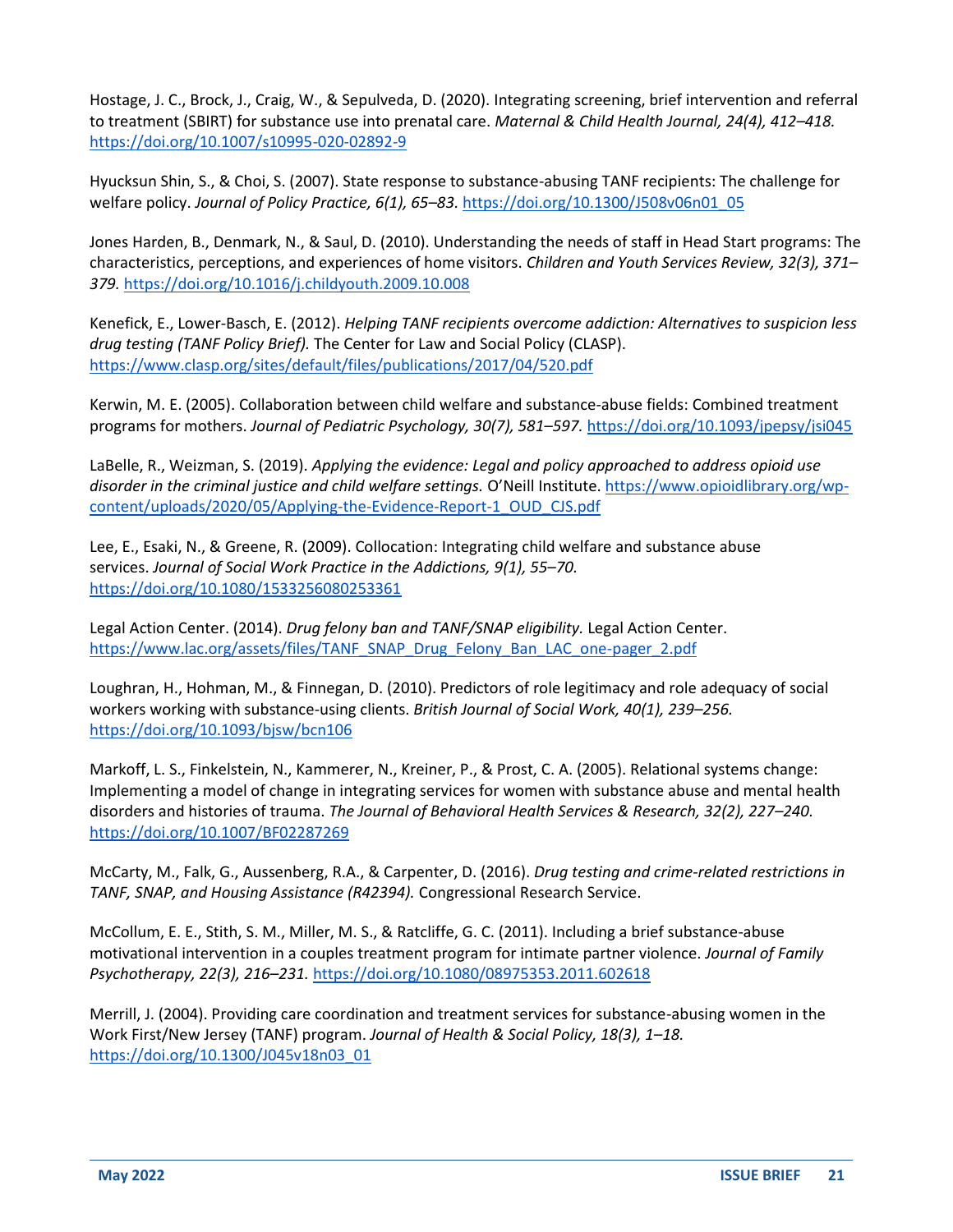Morgenstern, J., Blanchard, K. A., McCrady, B. S., McVeigh, K. H., Morgan, T. J., Pandina, R. J. (2006). Effectiveness of intensive case management for substance-dependent women receiving Temporary Assistance for Needy Families. *American Journal of Public Health. 96(11):2016-2023.* doi:10.2105/AJPH.2005.076380

Morgenstern, J., Hogue, A., Dasaro, C., Kuerbis, A., & Dauber, S. (2008). Characteristics of individuals screening positive for substance use in a welfare setting: Implications for welfare and substance-use disorders treatment systems. *Journal of studies on alcohol and drugs, 69(4), 561–570.* <https://doi.org/10.15288/jsad.2008.69.561>

Morgenstern, J., Neighbors, C. J., Kuerbis, A., Riordan, A., Blanchard, K. A., McVeigh, K. H., Morgan, T. J., & McCrady, B. (2009). Improving 24-month abstinence and employment outcomes for substance-dependent women receiving Temporary Assistance for Needy Families with intensive case management. *American Journal of Public Health, 99(2), 328–333.* <https://doi.org/10.2105/AJPH.2007.133553>

Morgenstern, J., Riordan, A., Dephilippis, D., Irwin, T., Blanchard, K., McCrady, B., & McVeigh, K. (2001). *Specialized screening approaches can substantially increase the identification of substance abuse problems among welfare recipients.* Office of the Assistant Secretary for Planning and Evaluation, U.S. Department of Health and Human Services. [https://aspe.hhs.gov/report/specialized-screening-approaches-can-substantially](https://aspe.hhs.gov/report/specialized-screening-approaches-can-substantially-increase-identification-substance-abuse-problems-among-welfare-recipients)[increase-identification-substance-abuse-problems-among-welfare-recipients](https://aspe.hhs.gov/report/specialized-screening-approaches-can-substantially-increase-identification-substance-abuse-problems-among-welfare-recipients)

Morgenstern, J., Riordan, A., McCrady, B., Blanchard, K., McVeigh, K., Irwin, T. (2001) *Barriers to employability among women on TANF with a substance abuse problem.* The Administration of Children and Families. [https://www.acf.hhs.gov/sites/default/files/documents/opre/barriers\\_employ.pdf](https://www.acf.hhs.gov/sites/default/files/documents/opre/barriers_employ.pdf)

National Center on Domestic Violence, Trauma, & Mental Health. (2012). *Locating mental health and substance abuse for survivors: A reference sheet for domestic violence advocates.* National Center on Domestic Violence, Trauma, & Mental Health. [http://www.nationalcenterdvtraumamh.org/wp](http://www.nationalcenterdvtraumamh.org/wp-content/uploads/2012/01/Locating-Mental-Health-and-Substance-Abuse-Supports-for-Survivors.pdf)[content/uploads/2012/01/Locating-Mental-Health-and-Substance-Abuse-Supports-for-Survivors.pdf](http://www.nationalcenterdvtraumamh.org/wp-content/uploads/2012/01/Locating-Mental-Health-and-Substance-Abuse-Supports-for-Survivors.pdf)

National Center on Early Childhood Health and Wellness. (n.d.). *Finding a mental health provider for children and families in your early head start/head start program.* National Center on Early Childhood Health and Wellness, U.S. Department of Health and Human Services. <https://eclkc.ohs.acf.hhs.gov/sites/default/files/pdf/making-the-most-handout-5-finding-mh-provider.pdf>

National Center on Health, Behavioral Health, and Safety. (2019). *Screening for substance use disorders: Head start can help.* National Center on Health, Behavioral Health, and Safety, U.S. Department of Health and Human Services.<https://eclkc.ohs.acf.hhs.gov/sites/default/files/pdf/screening-substance-use-disorders.pdf>

National Center on Substance Abuse and Child Welfare. (n.d.). *Summary of substance use services available to Department of Children and Family Services (DCFS) involved families.* National Center on Substance Abuse and Child Welfare, U.S. Department of Health and Human Services. [https://ncsacw.samhsa.gov/files/Inventory\\_of\\_SA\\_Programs\\_for\\_DCFS\\_Families\\_508.pdf](https://ncsacw.samhsa.gov/files/Inventory_of_SA_Programs_for_DCFS_Families_508.pdf)

National Center on Substance Abuse and Child Welfare. (n.d.). *Understanding screening and assessment of substance use disorders - Child welfare practice tips.* National Center on Substance Abuse and Child Welfare, U.S. Department of Health and Human Services. [https://ncsacw.samhsa.gov/files/tips-screening-assessment-](https://ncsacw.samhsa.gov/files/tips-screening-assessment-508.pdf)[508.pdf](https://ncsacw.samhsa.gov/files/tips-screening-assessment-508.pdf)

National Head Start Association. (2018). *A head start on treating our nation's opioid epidemic: Cutting off the cycle of substance misuse, addiction, and accompanying behavioral outcomes using proven programs.* National Health Start Association. [https://www.nhsa.org/wp-content/uploads/2020/07/A-Head-Start-on-Treating-Our-](https://www.nhsa.org/wp-content/uploads/2020/07/A-Head-Start-on-Treating-Our-Nations-Opioid-Epidemic.pdf)[Nations-Opioid-Epidemic.pdf](https://www.nhsa.org/wp-content/uploads/2020/07/A-Head-Start-on-Treating-Our-Nations-Opioid-Epidemic.pdf)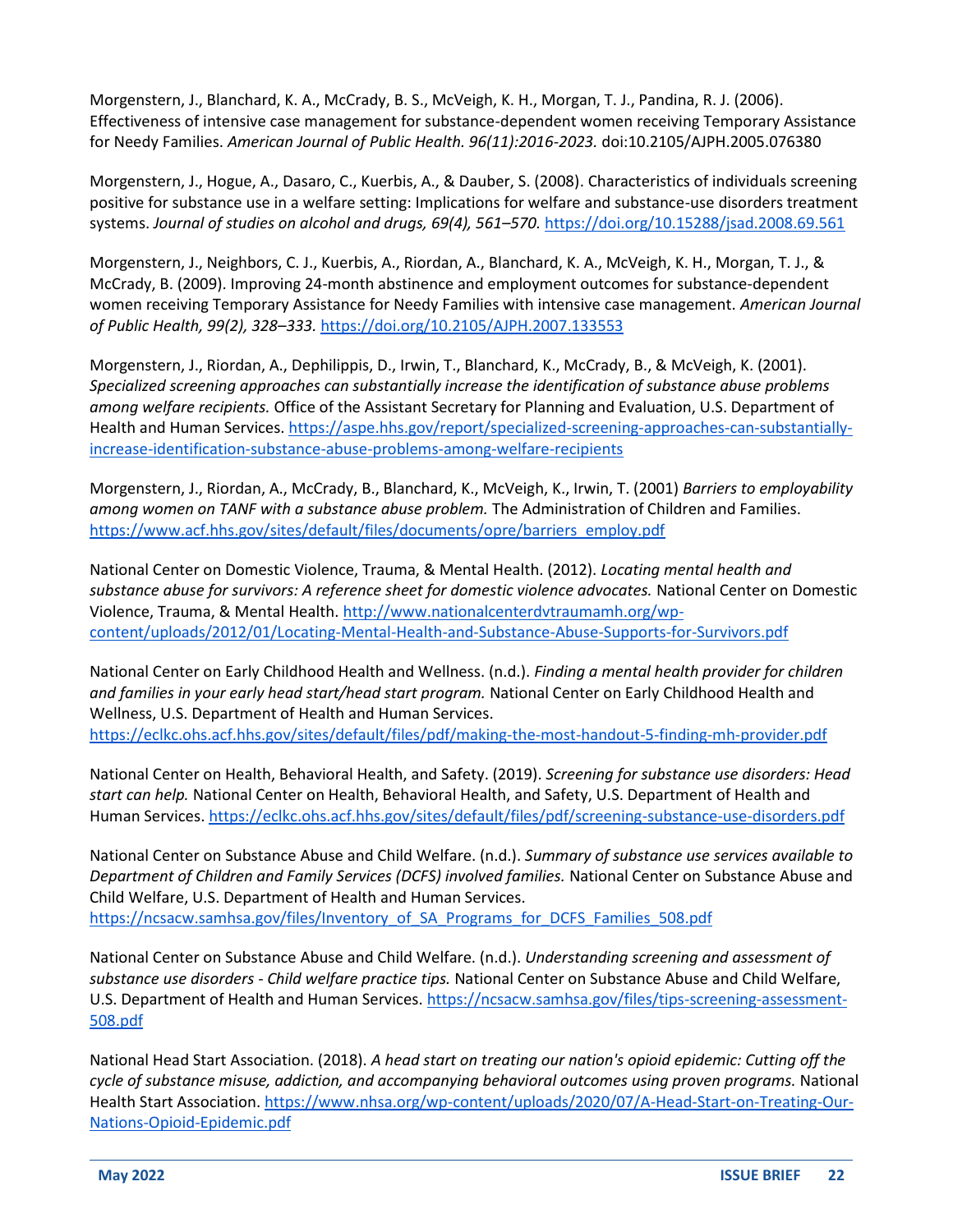Nikolova, K., Postmus, J., Buttner, C., & Bosk, E. (2020). Working together to protect women and children from domestic violence: Factors influencing willingness to collaborate between organizations. *Children and Youth Services Review, 118, 105503.* doi:10.1016/j.childyouth.2020.105503

Oh, S., DiNitto, D. M., & Kim, Y. (2018). Substance use and use disorders and treatment receipt among adults in families receiving Temporary Assistance for Needy Families (TANF), 2003–2014. *Addictive Behaviors, 85, 173– 179.* <https://doi.org/10.1016/j.addbeh.2018.06.014>

O'Brien, J. E., Ermentrout, D., Li, W., Dababnah, S., Rizo, C. F., & Macy, R. J. (2018). Measuring substance use among system-involved IPV survivors: A research note. *Violence against Women, 24(1), 101–119.* <https://doi.org/10.1177/1077801216675744>

Orange County Health & Domestic Violence Task Force. (2017). *Understanding and addressing the mental health and substance abuse needs of domestic violence survivors in Orange County.* Orange County Women's Health Project.

[http://www.ochealthiertogether.org/content/sites/ochca/Local\\_Reports/OCWHP\\_2017\\_Policy\\_Briefs\\_DV\\_MH](http://www.ochealthiertogether.org/content/sites/ochca/Local_Reports/OCWHP_2017_Policy_Briefs_DV_MH_and_SA.pdf) and SA.pdf

O'Rinn, S. E., & Mason, R. (2014). Co-occurring intimate partner violence, mental health, and substance use problems: a scoping review. *Global Health Action, 7, 1–17.* <https://doi.org/10.3402/gha.v7.24815>

Parra, G. (2002). *Welfare reform and substance abuse: Innovative state strategies (No. 177).* National Health Policy Forum. [https://www.ncbi.nlm.nih.gov/books/NBK559764/pdf/Bookshelf\\_NBK559764.pdf](https://www.ncbi.nlm.nih.gov/books/NBK559764/pdf/Bookshelf_NBK559764.pdf)

Pilkinton, M. (2010). TANF recipients' barriers to employability: Substance abuse and domestic violence. *Journal of Human Behavior in the Social Environment. 2010;20(8):1011-1023.* doi:10.1080/10911359.2010.494940

Pollack, H. A., & Reuter, P. (2006). Welfare receipt and substance-abuse treatment among low-income mothers: the impact of welfare reform. *American journal of public health, 96(11), 2024–2031.* <https://doi.org/10.2105/AJPH.2004.061762>

Price, S. K., Coles, D. C., & Wingold, T. (2017). Integrating behavioral health risk assessment into centralized intake for maternal and child health services. *Health & Social Work, 42(4), 231–238.* <https://doi.org/10.1093/hsw/hlx037>

Radel, L., Baldwin, M., Crouse, G., Ghertner, R., & Waters, A. (2018). *Substance use, the opioid epidemic, and the child welfare system: Key findings from a mixed methods study.* Office of the Assistant Secretary for Planning and Evaluation, U.S. Department of Health and Human Services. <https://aspe.hhs.gov/sites/default/files/private/pdf/258836/SubstanceUseChildWelfareOverview.pdf>

Roberts, S. C., & Nuru-Jeter, A. (2012). Universal screening for alcohol and drug use and racial disparities in child Protective services reporting. *The Journal of Behavioral Health ServicesResearch, 39(1), 3–16.* <https://doi.org/10.1007/s11414-011-9247-x>

Rogers, B., McGee, G., Vann, A., Thompson, N., & Williams, O. J. (2003). Substance abuse and domestic violence: Stories of practitioners that address the co-occurrence among battered women. *Violence Against Women, 9(5), 590–598.* <https://doi.org/10.1177/1077801202250454>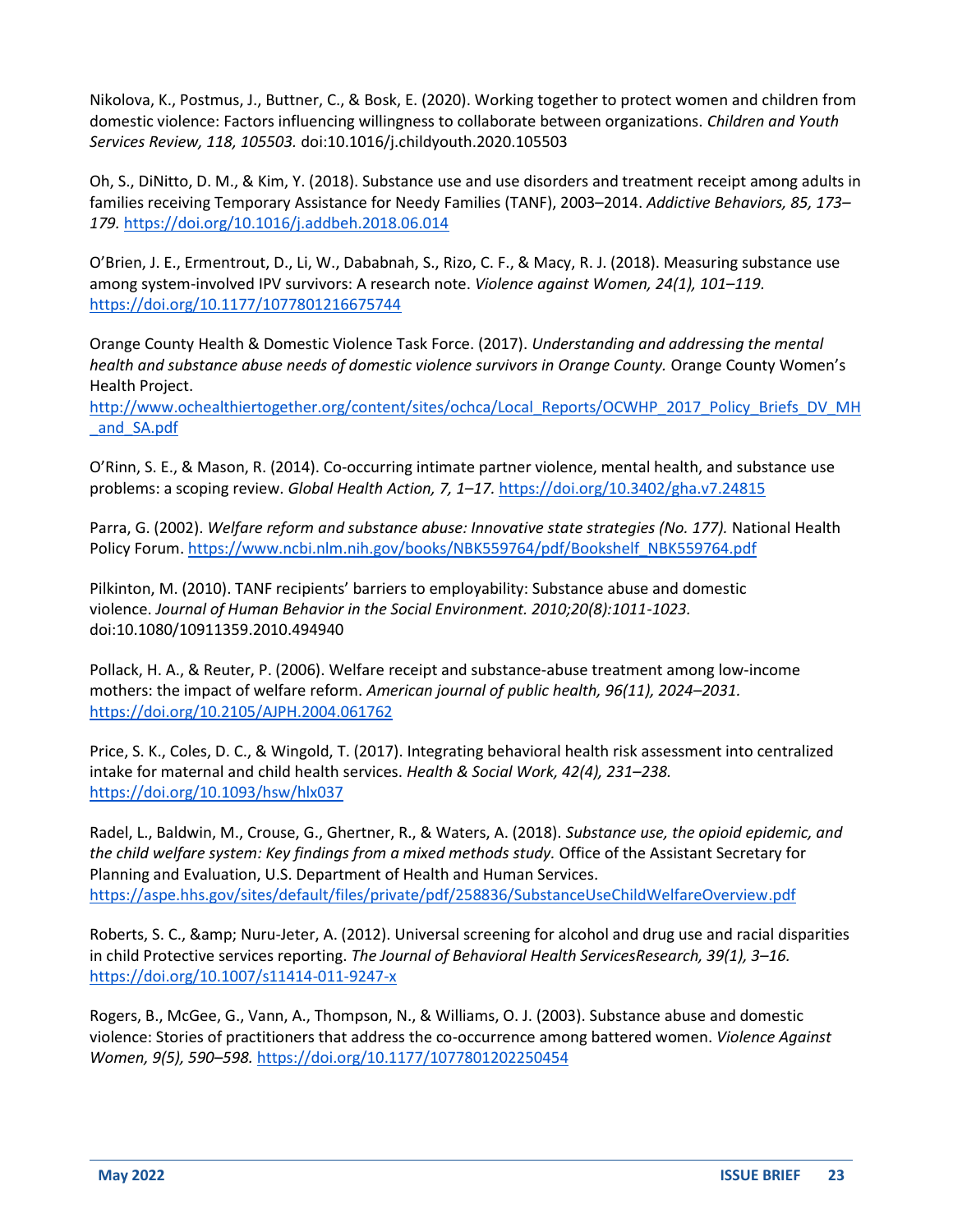Schmidt, L., Zabkiewicz, D., Jacobs, L., & Wiley, J. (2007). Substance abuse and employment among welfare mothers: From welfare to work and back again? *Substance Use & Misuse, 42(7), 1069–1087.*  <https://doi.org/10.1080/10826080701409644>

Schoppelrey, S. L., Martinez, M., & Soo Mi Jang. (2005). Addressing substance abuse among TANF recipients: Current issues and approaches. *Journal of Human Behavior in the Social Environment, 12(2/3), 111–126.* [https://doi.org/10.1300/J137v12n02\\_06](https://doi.org/10.1300/J137v12n02_06)

Semidei, J., Radel, L. F., & Nolan, C. (2001). Substance abuse and child welfare: Clear linkages and promising responses. *Child Welfare: Journal of Policy, Practice, and Program, 80(2), 109–128.* 

Stover, C. S. (2015). Fathers for change for substance use and intimate partner violence: Initial community pilot. *Family Process, 54(4), 600–609.* <https://doi.org/10.1111/famp.12136>

Stroul, B. A. (2019). *Relinquishing custody for mental health services: Progress and challenges.* The Institute for Innovation and Implementation, University School of Social Work. [https://theinstitute.umaryland.edu/media/ssw/institute/Relinquishing-Custody-Issue-Brief-FINAL-August-](https://theinstitute.umaryland.edu/media/ssw/institute/Relinquishing-Custody-Issue-Brief-FINAL-August-2020.pdf)[2020.pdf](https://theinstitute.umaryland.edu/media/ssw/institute/Relinquishing-Custody-Issue-Brief-FINAL-August-2020.pdf)

Stuart, G. L., Moore, T. M., Kahler, C. W., Ramsey, S. E., & Strong, D. (2004). Cigarette smoking and substance use among men court-referred to domestic violence treatment programs. *The American Journal on Addictions, 13(3), 319–320.* <https://doi.org/10.1080/10550490490460283>

Substance Abuse and Mental Health Association. (2000). *Welfare reform: Employment strategies for overcoming substance abuse/mental health barriers.* Substance Abuse and Mental Health Association, U.S. Department of Health and Human Service.

[https://peerta.acf.hhs.gov/sites/default/files/public/uploaded\\_files/Final%20Report\\_Substance%20Abuse.pdf](https://peerta.acf.hhs.gov/sites/default/files/public/uploaded_files/Final%20Report_Substance%20Abuse.pdf)

Tandon, S. D., Mercer, C. D., Saylor, E. L., & Duggan, A. K. (2008). Paraprofessional home visitors' perspectives on addressing poor mental health, substance abuse, and domestic violence: A qualitative study. *Early Childhood Research Quarterly, 23(3), 419-428.* doi:10.1016/j.ecresq.2008.02.002

Tandon, D., Perry, D. F., Edwards, K., & Mendelson, T. (2020). Developing a model to address mental health, substance use, and intimate partner violence among home visiting clients. *Health Promotion Practice, 21(2), 156–159.* <https://doi.org/10.1177/1524839919886293>

Tarshis, S. (2020). Intimate Partner Violence and Employment-Seeking: A Multilevel Examination of Barriers and Facilitators. *Journal of Interpersonal Violence, 886260520962075.* <https://doi.org/10.1177/0886260520962075>

Timko, C., Valenstein, H., Lin, P. Y., Moos, R. H., Stuart, G. L., & Cronkite, R. C. (2012). Addressing substance abuse and violence in substance use disorder treatment and batterer intervention programs. *Substance Abuse Treatment, Prevention, and Policy, 7.* [https://www.ncbi.nlm.nih.gov/pmc/articles/PMC3489609/pdf/1747-](https://www.ncbi.nlm.nih.gov/pmc/articles/PMC3489609/pdf/1747-597X-7-37.pdf) [597X-7-37.pdf](https://www.ncbi.nlm.nih.gov/pmc/articles/PMC3489609/pdf/1747-597X-7-37.pdf)

Timko, C., Valenstein, H., Stuart, G. L., & Moos, R. H. (2015). Substance abuse and batterer programmes in California, USA: factors associated with treatment outcomes. *Health & Social Care in the Community, 23(6), 642–653.* <https://doi.org/10.1111/hsc.12178>

Thompson, T., Mikelson, K. (2001) *Screening and assessment in TANF/Welfare-to-Work: Ten important questions TANF agencies and their partners should consider.* The Urban Institute.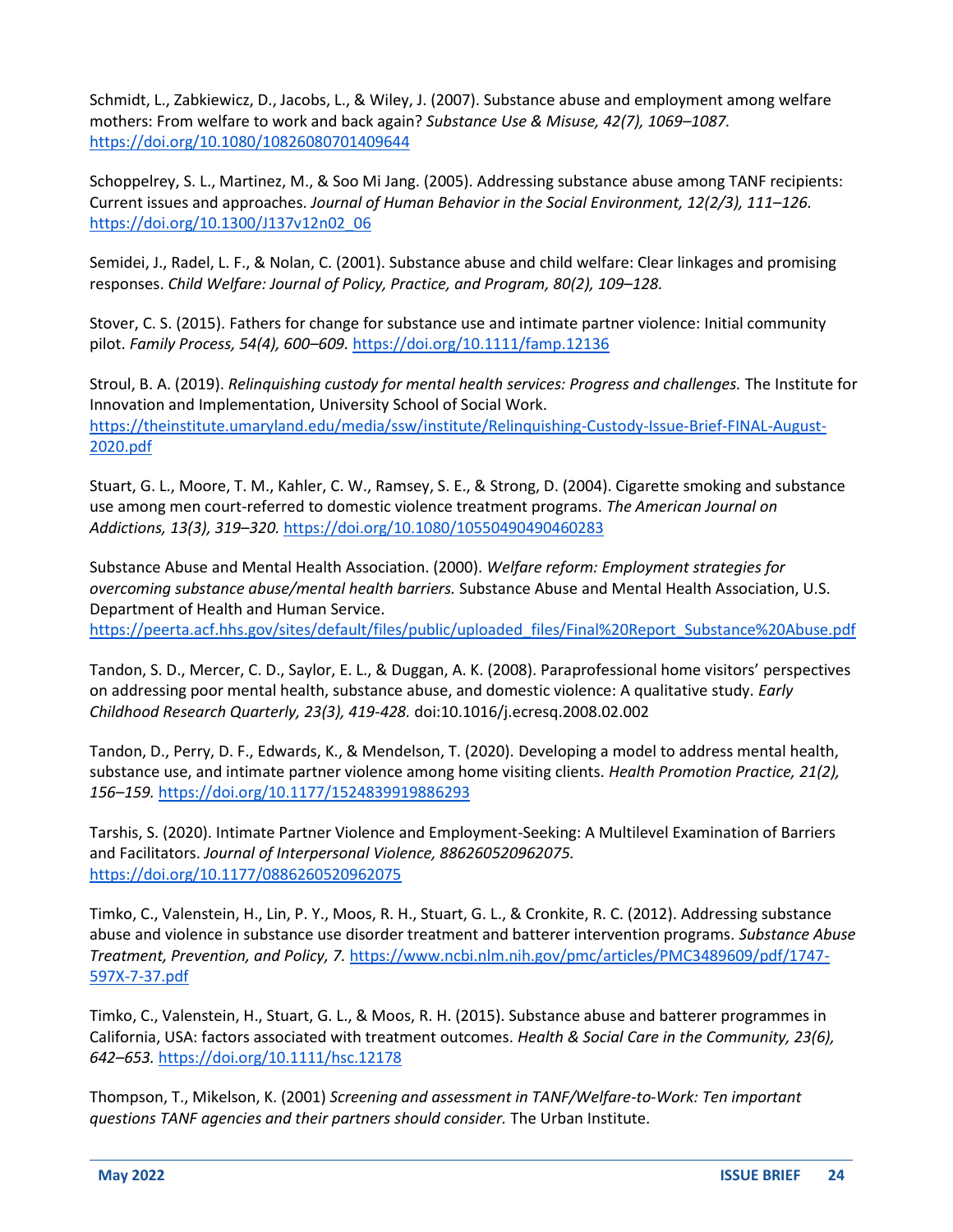[https://www.urban.org/research/publication/screening-and-assessment-tanfwelfare-work-ten-important](https://www.urban.org/research/publication/screening-and-assessment-tanfwelfare-work-ten-important-questions-tanf-agencies-and-their-partners-should-consider/view/full_report)[questions-tanf-agencies-and-their-partners-should-consider/view/full\\_report](https://www.urban.org/research/publication/screening-and-assessment-tanfwelfare-work-ten-important-questions-tanf-agencies-and-their-partners-should-consider/view/full_report)

Thompson, T., Van Ness, A., O'Brien, C. (2001). *Screening and assessment in TANF/Welfare-to-Work: Local answers to difficult questions.* The Urban Institute. [https://www.urban.org/research/publication/screening](https://www.urban.org/research/publication/screening-and-assessment-tanfwelfare-work-local-answers-difficult-questions/view/full_report)[and-assessment-tanfwelfare-work-local-answers-difficult-questions/view/full\\_report](https://www.urban.org/research/publication/screening-and-assessment-tanfwelfare-work-local-answers-difficult-questions/view/full_report)

Traube, D. E. (2012). The missing link to child safety, permanency, and well-being: Addressing substance misuse in child welfare. *Social Work Research, 36(2), 83–87.* <https://doi.org/10.1093/swr/svs043>

Traube, D. E., He, A. S., Limei Zhu, Scalise, C., & Richardson, T. (2015). Predictors of substance abuse assessment and treatment completion for parents involved with child welfare: One state's experience in matching across systems. *Child Welfare, 94(5), 45–66.*

US Government Accountability Office. (2001). *Welfare reform: moving hard-to-employ recipients into the workforce (GAO-01-368).* GAO.<https://www.gao.gov/assets/240/231155.pdf>

US Government Accountability Office. (2004). *Welfare reform: Rural TANF programs have developed many strategies to address rural challenges (GAO-04-921).* GAO.<https://www.gao.gov/assets/250/244037.pdf>

Welsh, J., Precey, G., & Lambert, P. (2008). Parents of children at risk-a multi-agency initiative to address substance misuse amongst parents whose children are at risk of neglect. *Child Abuse Review, 17(6), 454-462. doi:10.1002/car.1050*

Whiteside-Mansell, L.., Johnson, D., Bokony, P., McKelvey, L., Conners-Burrow, N., Swindle, T. (2013). Supporting family engagement with parents of infants and toddlers. *The Research-to-Practice Journal for the Early Childhood Field, 16(1), 20-44.* <https://journals.charlotte.edu/dialog/article/view/42>

Young, N. K., Boles, S. M., Otero, C. (2007). Parental substance use disorders and child maltreatment: Overlap, gaps, and opportunities. *Child Maltreatment, 12(2), 137-149.* doi:10.1177/1077559507300322

Young, N. K., Gardner, S. L., Whitaker, B., Yeh, S. & Otero, C. (2005). *A review of alcohol and other drug issues in the state's child and family services reviews and program improvement plans.* National Center on Substance Abuse and Child Welfare, U.S. Department of Health and Human Services. <https://ncsacw.samhsa.gov/files/SummaryofCFSRs.pdf>

Young, N. K., Nakashian, M., Yeh, S. & Amatetti, S. (2006). *Screening and Assessment for Family Engagement, Retention, and Recovery (SAFERR).* National Center on Substance Abuse and Child Welfare, U.S. Department of Health and Human Services. [https://ncsacw.samhsa.gov/files/SAFERR\\_Introduction.pdf](https://ncsacw.samhsa.gov/files/SAFERR_Introduction.pdf)

Zapata-Alma, G. (2020). *Committed to safety for all survivors: Guidance for domestic violence programs on supporting survivors who use substances.* National Center on Domestic Violence, Trauma, and Mental Health. <http://www.nationalcenterdvtraumamh.org/wp-content/uploads/2020/10/Committed-To-Safety-Final.pdf>